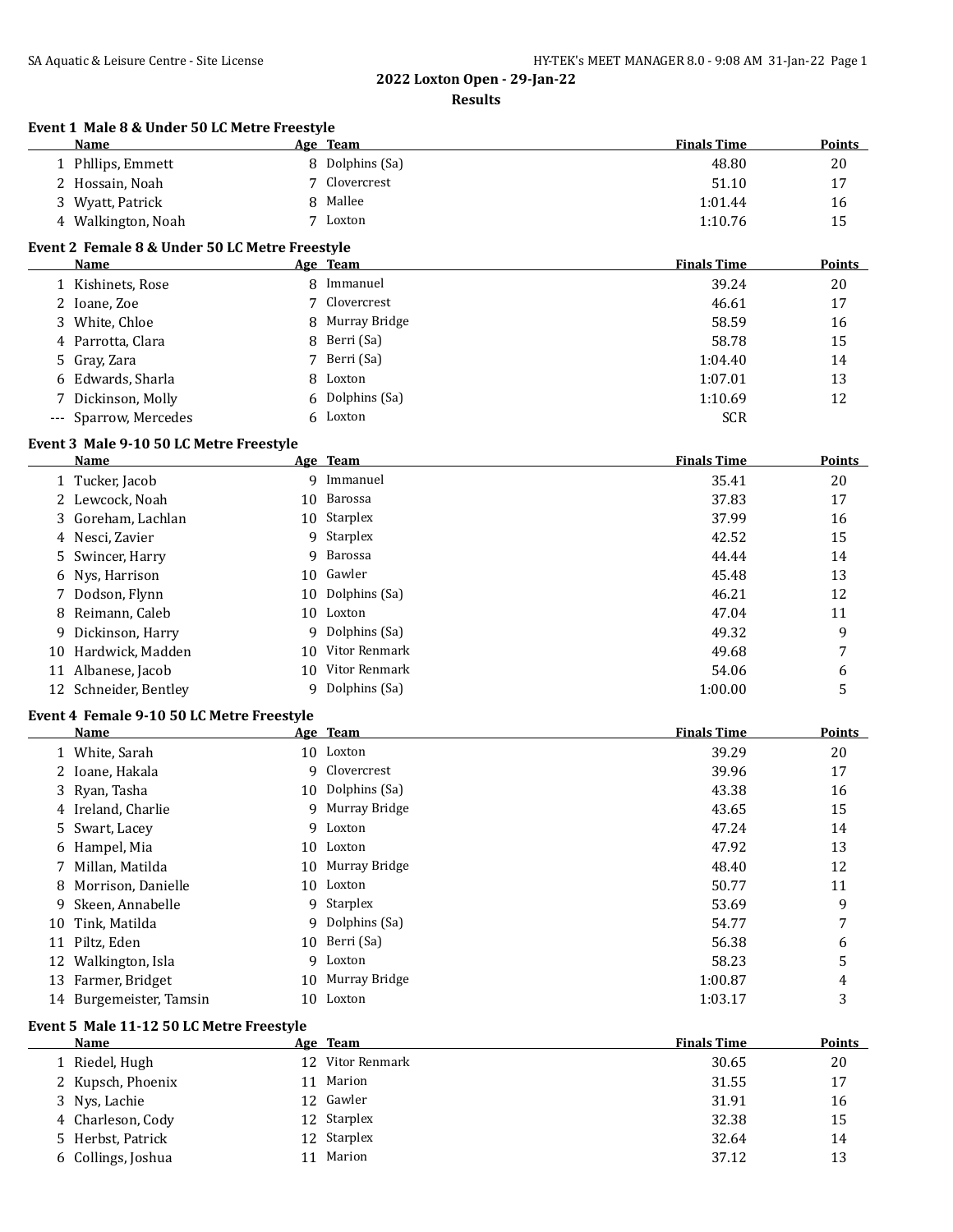#### **Results**

## **(Event 5 Male 11-12 50 LC Metre Freestyle)**

|    | <b>Name</b>                                |    | Age Team             | <b>Finals Time</b> | <b>Points</b> |
|----|--------------------------------------------|----|----------------------|--------------------|---------------|
|    | 7 Schulz, Nathan                           | 12 | Mountain Pool        | 37.28              | 12            |
| 8  | Quilter, Finn                              | 12 | Dolphins (Sa)        | 37.69              | 11            |
| 9. | Tink, Harrison                             | 11 | Dolphins (Sa)        | 38.87              | 9             |
| 10 | Swincer, Sam                               | 12 | Barossa              | 43.42              | 7             |
| 11 | Gray, Lachlan                              | 12 | Berri (Sa)           | 43.82              | 6             |
| 12 | Ingerson, Jake                             | 11 | Berri (Sa)           | 44.84              | 5             |
| 13 | Dodson, Cooper                             | 12 | Dolphins (Sa)        | 45.51              | 4             |
|    | 14 Cockshell, Eamon                        | 11 | Loxton               | 47.37              | 3             |
|    | 15 Milton, Levi                            |    | 11 Loxton            | 54.30              | 2             |
|    | 16 Hucks, Tyler                            |    | 12 Loxton            | 1:14.74            | 1             |
|    | Event 6 Female 11-12 50 LC Metre Freestyle |    |                      |                    |               |
|    | Name                                       |    | Age Team             | <b>Finals Time</b> | <b>Points</b> |
|    | 1 Crossman, Ebony                          |    | 11 Clovercrest       | 32.76              | 20            |
|    | 2 Sanchez, Madison                         |    | 12 Starplex          | 32.91              | 17            |
|    | 3 Nesci, Ava                               |    | 12 Starplex          | 34.29              | 16            |
|    | 4 White, Courtney                          |    | 12 Loxton            | 35.28              | 15            |
| 5. | Davy, Ella                                 | 12 | Murray Bridge        | 35.79              | 14            |
|    | 6 Foster, Alyshia                          | 11 | Great Southern (Sa)  | 36.85              | 13            |
|    | 7 Schellen, Kaylee                         | 12 | Murray Bridge        | 37.52              | 12            |
|    | 8 Kennewell, Addison                       | 12 | Starplex             | 38.04              | 11            |
| 9. | Tzanavaras, Yianna                         | 12 | Vitor Renmark        | 38.56              | 9             |
| 10 | Ireland, Ella                              | 12 | Murray Bridge        | 38.59              | 7             |
|    | 11 Fourie, Emma                            | 12 | <b>Mountain Pool</b> | 38.81              | 6             |
| 12 | Skeen, Sophie                              | 11 | Starplex             | 38.84              | 5             |
| 13 | Goreham, Chelsea                           | 12 | Starplex             | 39.14              | 4             |
|    | 14 Hucks, Chloe                            | 12 | Loxton               | 41.60              | 3             |
| 15 | Saplan, Chloe Althea                       |    | 12 Mallee            | 43.11              | 2             |
|    | 16 Long, Emmanuelle                        |    | 11 Loxton            | 43.33              | 1             |
|    | 17 Purvis, Lilly                           |    | 12 Murray Bridge     | 43.78              |               |
| 18 | Parrotta, Lalaine                          | 11 | Berri (Sa)           | 44.12              |               |
| 19 | Bressington, Alexandra                     | 11 | Mallee               | 45.61              |               |
| 20 | Carter, Hailey                             |    | 11 Barossa           | 46.90              |               |
|    | 21 Stevens, Summer                         |    | 11 Vitor Renmark     | 50.39              |               |
|    | 22 Hampel, Hannah                          |    | 11 Loxton            | 53.52              |               |
| 23 | Burgemeister, Natalia                      |    | 11 Loxton            | 57.50              |               |

## **Event 7 Male 13-14 50 LC Metre Freestyle**

|    | Name                       |    | Age Team            | <b>Finals Time</b> | <b>Points</b> |
|----|----------------------------|----|---------------------|--------------------|---------------|
|    | 1 Waligora, Matthew        |    | 14 Playford Aquatic | 30.40              | 20            |
|    | 2 Collings, Kieran         |    | 14 Marion           | 30.95              | 17            |
|    | 3 Menadue, Benjamin        |    | 14 Berri (Sa)       | 31.01              | 16            |
|    | 4 White, Lucas             |    | 14 Loxton           | 31.28              | 15            |
|    | 5 Whittaker, Daniel        |    | 13 Clovercrest      | 31.98              | 14            |
|    | 6 Smith, Jarrad            |    | 14 Starplex         | 32.57              | 13            |
|    | 7 Dickinson, Mitchell      |    | 14 Dolphins (Sa)    | 32.69              | 12            |
|    | 8 Kupsch, Tarcan           | 13 | Marion              | 32.81              | 11            |
| 9. | Lindsay, Nicholas          | 13 | Playford Aquatic    | 34.38              | 9             |
| 10 | Parrotta, Kelton           | 13 | Berri (Sa)          | 35.32              | 7             |
| 11 | Subasinha, Dinith          | 13 | Starplex            | 35.44              | 6             |
|    | 12 Sims, Oliver            | 13 | Berri (Sa)          | 35.45              | 5             |
| 13 | White, Tyler               | 13 | Murray Bridge       | 37.57              | 4             |
|    | 14 Saplan, Cyle Theosanthy | 13 | Mallee              | 38.54              | 3             |
| 15 | Long, William              | 13 | Vitor Renmark       | 49.47              | 2             |
|    | 16 Carn, Andrew            | 14 | Mallee              | 59.74              |               |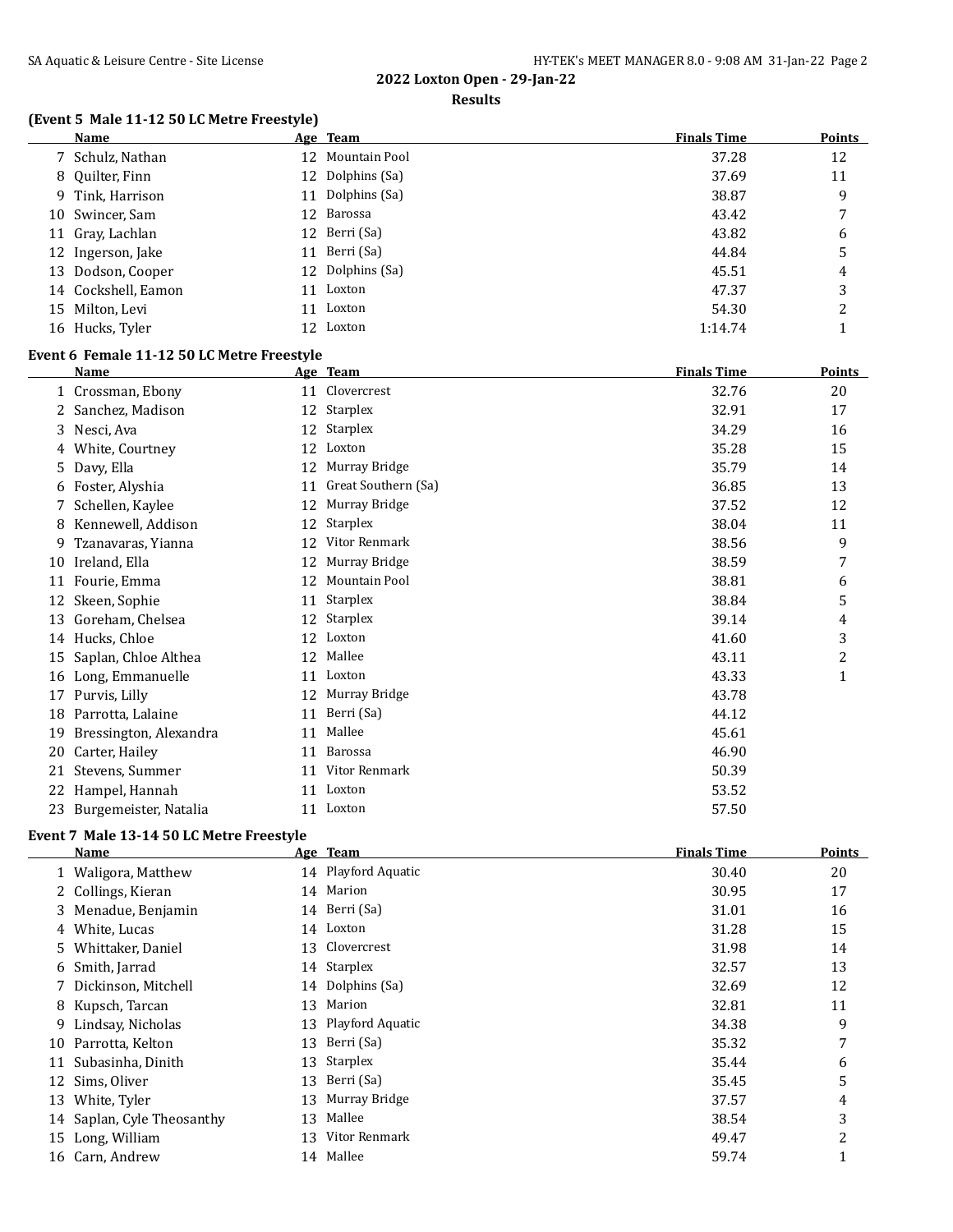#### **Results**

## **Event 8 Female 13-14 50 LC Metre Freestyle**

|    | <b>Name</b>                                 |    | Age Team         | <b>Finals Time</b> | Points        |
|----|---------------------------------------------|----|------------------|--------------------|---------------|
|    | 1 Waligora, Urszula                         | 13 | Playford Aquatic | 31.51              | 20            |
| 2  | Borgmeyer, Claire                           | 13 | Immanuel         | 31.70              | 17            |
| 3  | Kishinets, Isabella                         | 13 | Immanuel         | 32.24              | 16            |
| 4  | Kassebaum, Amity                            | 13 | Berri (Sa)       | 33.18              | 15            |
| 5  | Starr, Annabelle                            | 14 | Mountain Pool    | 33.22              | 14            |
| 6  | Schneider, Kida                             | 14 | Dolphins (Sa)    | 33.93              | 13            |
| 7  | Gibbs, Saskia                               |    | 13 Loxton        | 34.34              | 12            |
| 8  | Camp, Emma                                  | 13 | Tea Tree Gully   | 36.97              | 11            |
| 9  | Grosser, Madeline                           | 13 | Loxton           | 37.58              | 9             |
| 10 | Schulz, Olivia                              |    | 14 Mountain Pool | 37.64              | 7             |
|    | 11 Lyons, Imogen                            | 13 | Vitor Renmark    | 37.75              | 6             |
|    | 12 Wyatt, Matilda                           | 13 | Mallee           | 37.96              | 5             |
|    | 13 Ingerson, Sophie                         | 13 | Berri (Sa)       | 39.33              | 4             |
|    | 14 Reimann, Abigael                         | 14 | Loxton           | 41.22              | 3             |
|    | 15 Stevens, Kayleigh                        | 13 | Vitor Renmark    | 50.72              | 2             |
|    | 16 Piltz, Addy                              | 13 | Berri (Sa)       | 57.92              | $\mathbf{1}$  |
|    | --- Roberts, Isabella                       | 13 | Murray Bridge    | <b>SCR</b>         |               |
|    | --- Smith, Keeley                           | 14 | Murray Bridge    | <b>SCR</b>         |               |
|    | Event 9 Male 15-16 50 LC Metre Freestyle    |    |                  |                    |               |
|    | <b>Name</b>                                 |    | Age Team         | <b>Finals Time</b> | Points        |
|    | 1 Kupsch, Diezel                            |    | 15 Marion        | 28.41              | 20            |
|    | 2 Hoffmann, Ethan                           | 16 | Vitor Renmark    | 29.39              | 17            |
|    | 3 Cockshell, Lucas                          |    | 16 Loxton        | 30.05              | 16            |
|    | 4 White, Bailey                             |    | 15 Loxton        | 30.80              | 15            |
|    | --- Herbst, Ethan                           |    | 15 Starplex      | <b>SCR</b>         |               |
|    | Event 10 Female 15-16 50 LC Metre Freestyle |    |                  |                    |               |
|    | <u>Name</u>                                 |    | Age Team         | <b>Finals Time</b> | <b>Points</b> |
|    | 1 Reimann, Phoebe                           |    | 15 Starplex      | 29.89              | 20            |
|    | 2 Long, Madelyn                             |    | 16 Loxton        | 30.79              | 17            |
| 3  | Jenzen, Georgie                             |    | 15 Immanuel      | 30.82              | 16            |
|    | 4 Holman, Hinako                            | 15 | Dolphins (Sa)    | 32.01              | 15            |
| 5  | Adams, Sasha                                | 15 | Immanuel         | 32.43              | 14            |
| 6  | Wishart, Charlotte                          | 15 | Berri (Sa)       | 32.68              | 13            |
| 7  | Furniss, Jordana                            | 15 | Loxton           | 32.81              | 12            |
| 8  | Gorman, Gabrielle                           | 16 | Starplex         | 33.31              | 11            |
| 9  | Inglis, Jessica                             | 15 | Loxton           | 33.56              | 9             |
|    |                                             |    | Clovercrest      |                    | 7             |
|    | 10 Whittaker, Emily                         | 16 |                  | 34.09              |               |
|    | 11 Folley, Bronte                           | 15 | Murray Bridge    | 35.78              | 6             |

#### **Event 11 Male 17-18 50 LC Metre Freestyle**

| Name                                        | <u>Age Team</u> | <b>Finals Time</b> | <b>Points</b> |
|---------------------------------------------|-----------------|--------------------|---------------|
| 1 White, Jordan                             | Loxton          | 26.95              | 20            |
| 2 Harding, Jasper                           | 18 Berri (Sa)   | 30.82              | 17            |
| 3 Harding, Oscar                            | 18 Berri (Sa)   | 31.09              | 16            |
| 4 Carn, Peter                               | Mallee<br>17    | 41.35              | 15            |
| --- Orr, Darcy                              | Vitor Renmark   | <b>NS</b>          |               |
| --- White, Dylan                            | 18 Loxton       | NS                 |               |
| Event 12 Female 17-18 50 LC Metre Freestyle |                 |                    |               |
| Name                                        | Age Team        | <b>Finals Time</b> | Points        |

13 Piltz, Anise 15 Berri (Sa) 43.49 4

| Name                            | лее         | .                                                      |             |
|---------------------------------|-------------|--------------------------------------------------------|-------------|
|                                 | теат        | -nme                                                   | om          |
| <b>Rav</b><br>Zoe<br>nor<br>. . | Loxton<br>- | $\sim$ $\sim$<br>$\sim$<br>$\epsilon$<br>$\sim$ $\sim$ | ີ<br>$\sim$ |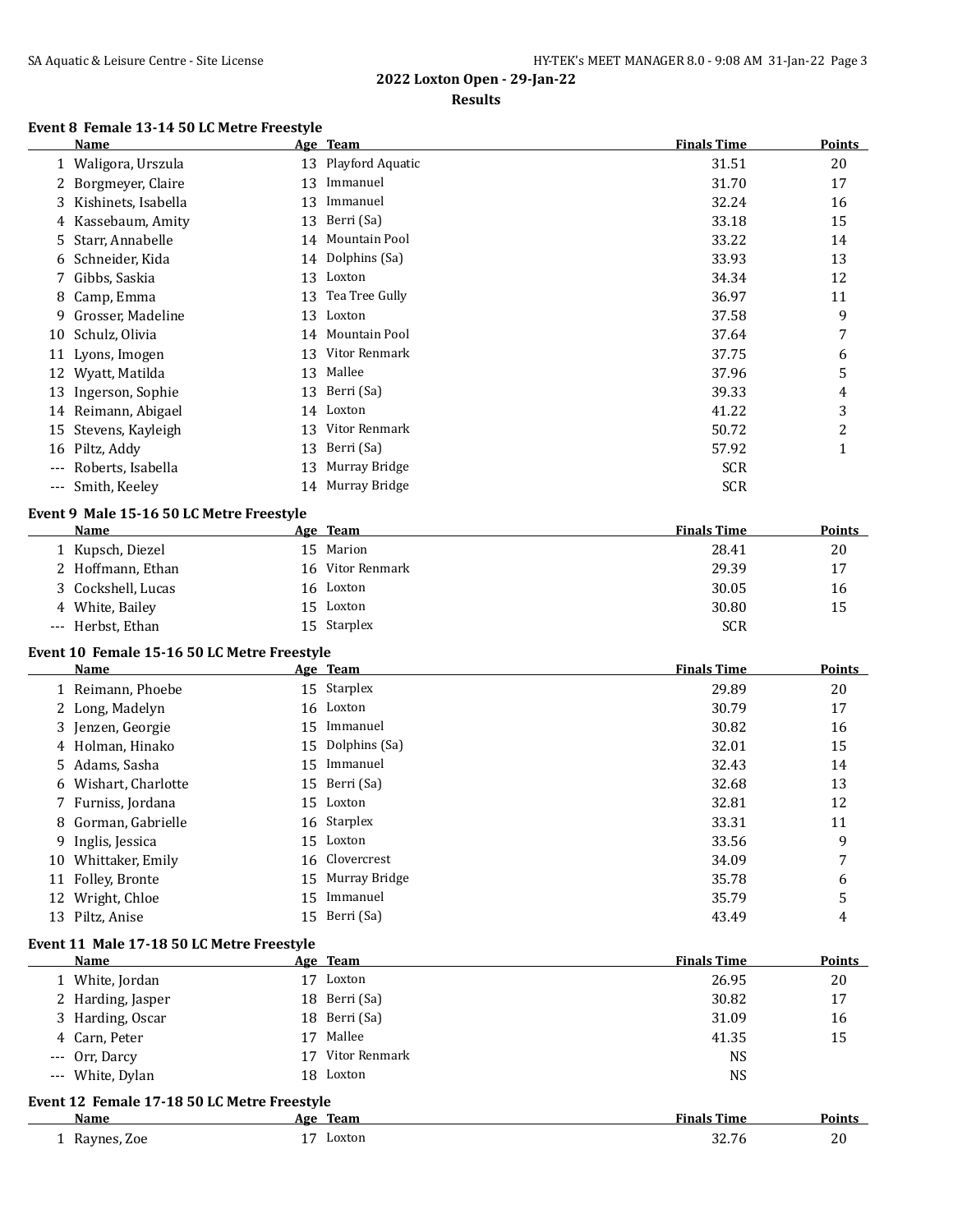|    | Event 14 Female 19-29 50 LC Metre Freestyle<br>Name |    | Age Team               | <b>Finals Time</b> | Points        |
|----|-----------------------------------------------------|----|------------------------|--------------------|---------------|
|    | 1 Kassebaum, Emily                                  |    | 20 Berri (Sa)          | 35.79              | 20            |
|    | 2 Hoffmann, Sophie                                  |    | 21 Vitor Renmark       | 36.32              | 17            |
|    | 3 Carn, Melissa                                     |    | 19 Mallee              | 45.44              | 16            |
|    | Event 15 Male 30 & Over 50 LC Metre Freestyle       |    |                        |                    |               |
|    | Name                                                |    | Age Team               | <b>Finals Time</b> | Points        |
|    | 1 Millan, David                                     |    | 50 Murray Bridge       | 42.91              | 20            |
|    | --- Spiel, Steven                                   |    | 33 Unley               | <b>NS</b>          |               |
|    | Event 16 Female 30 & Over 50 LC Metre Freestyle     |    |                        |                    |               |
|    | <b>Name</b>                                         |    | Age Team               | <b>Finals Time</b> | Points        |
|    | 1 Hale, Trini                                       |    | 42 Loxton              | 35.92              | 20            |
|    | Event 17 Male 12 & Under 200 LC Metre IM            |    |                        |                    |               |
|    | <b>Name</b>                                         |    | Age Team               | <b>Finals Time</b> | <b>Points</b> |
|    | 1 Riedel, Hugh                                      |    | 12 Vitor Renmark       | 2:55.02            | 20            |
|    | 2 Kupsch, Phoenix                                   |    | 11 Marion              | 2:56.50            | 17            |
|    | Schulz, Nathan                                      |    | 12 Mountain Pool       | 3:22.83            | 16            |
| 4  | Nys, Lachie                                         |    | 12 Gawler              | 3:23.33            | 15            |
| 5. | Tucker, Jacob                                       |    | 9 Immanuel             | 3:36.37            | 14            |
|    | Tink, Harrison                                      |    | 11 Dolphins (Sa)       | 3:53.85            | 13            |
| 7  | Goreham, Lachlan                                    | 10 | Starplex               | 3:58.31            | 12            |
|    | --- Quilter, Finn                                   | 12 | Dolphins (Sa)          | DQ                 |               |
|    | Did not finish on back - back                       |    |                        |                    |               |
|    | Event 18 Female 12 & Under 200 LC Metre IM          |    |                        |                    |               |
|    | <b>Name</b>                                         |    | Age Team               | <b>Finals Time</b> | <b>Points</b> |
|    | 1 Sanchez, Madison                                  |    | 12 Starplex            | 3:04.00            | 20            |
|    | 2 Schellen, Kaylee                                  |    | 12 Murray Bridge       | 3:25.81            | 17            |
|    | 3 Ireland, Ella                                     |    | 12 Murray Bridge       | 3:42.26            | 16            |
| 4  | Goreham, Chelsea                                    |    | 12 Starplex            | 3:45.48            | 15            |
| 5. | Foster, Alyshia                                     |    | 11 Great Southern (Sa) | 3:47.14            | 14            |
| 6  | Phillips, Talise                                    | 11 | Dolphins (Sa)          | 4:09.66            | 13            |
|    | 7 Ryan, Tasha                                       | 10 | Dolphins (Sa)          | 4:22.12            | 12            |
| 8  | Bressington, Alexandra                              | 11 | Mallee                 | 4:35.79            | 11            |
|    | 9 Swart, Lacey                                      | 9  | Loxton                 | 4:38.53            | 9             |
|    | Event 19 Male 13 & Over 200 LC Metre IM             |    |                        |                    |               |
|    | Name                                                |    | Age Team               | <b>Finals Time</b> | Points        |
|    | 1 Kupsch, Diezel                                    | 15 | Marion                 | 2:37.55            | 20            |
|    | 2 White, Jordan                                     | 17 | Loxton                 | 2:46.44            | 17            |
| 3  | White, Bailey                                       | 15 | Loxton                 | 2:50.89            | 16            |
| 4  | Hoffmann, Ethan                                     | 16 | Vitor Renmark          | 2:51.57            | 15            |
| 5  | Smith, Jarrad                                       | 14 | Starplex               | 2:52.15            | 14            |
| 6  | Kupsch, Tarcan                                      | 13 | Marion                 | 2:52.49            | 13            |
| 7  | Whittaker, Daniel                                   | 13 | Clovercrest            | 2:56.66            | 12            |
| 8  | Towers, Fabricio                                    | 13 | Barossa                | 3:09.44            | 11            |
| 9  | Lindsay, Nicholas                                   | 13 | Playford Aquatic       | 3:09.56            | 9             |
| 10 | White, Lucas                                        | 14 | Loxton                 | 3:15.56            | 7             |
| 11 | Subasinha, Dinith                                   | 13 | Starplex               | 3:18.43            | 6             |
| 12 | Harding, Oscar                                      | 18 | Berri (Sa)             | 3:19.91            | 5             |
| 13 | Sims, Oliver                                        | 13 | Berri (Sa)             | 3:27.85            | 4             |
|    | 14 White, Tyler                                     | 13 | Murray Bridge          | 3:28.33            | 3             |
|    | Event 20 Female 13 & Over 200 LC Metre IM           |    |                        |                    |               |
|    | Name                                                |    | Age Team               | <b>Finals Time</b> | <b>Points</b> |
|    | 1 Borgmeyer, Claire                                 |    | 13 Immanuel            | 2:51.57            | 20            |
|    |                                                     |    |                        |                    |               |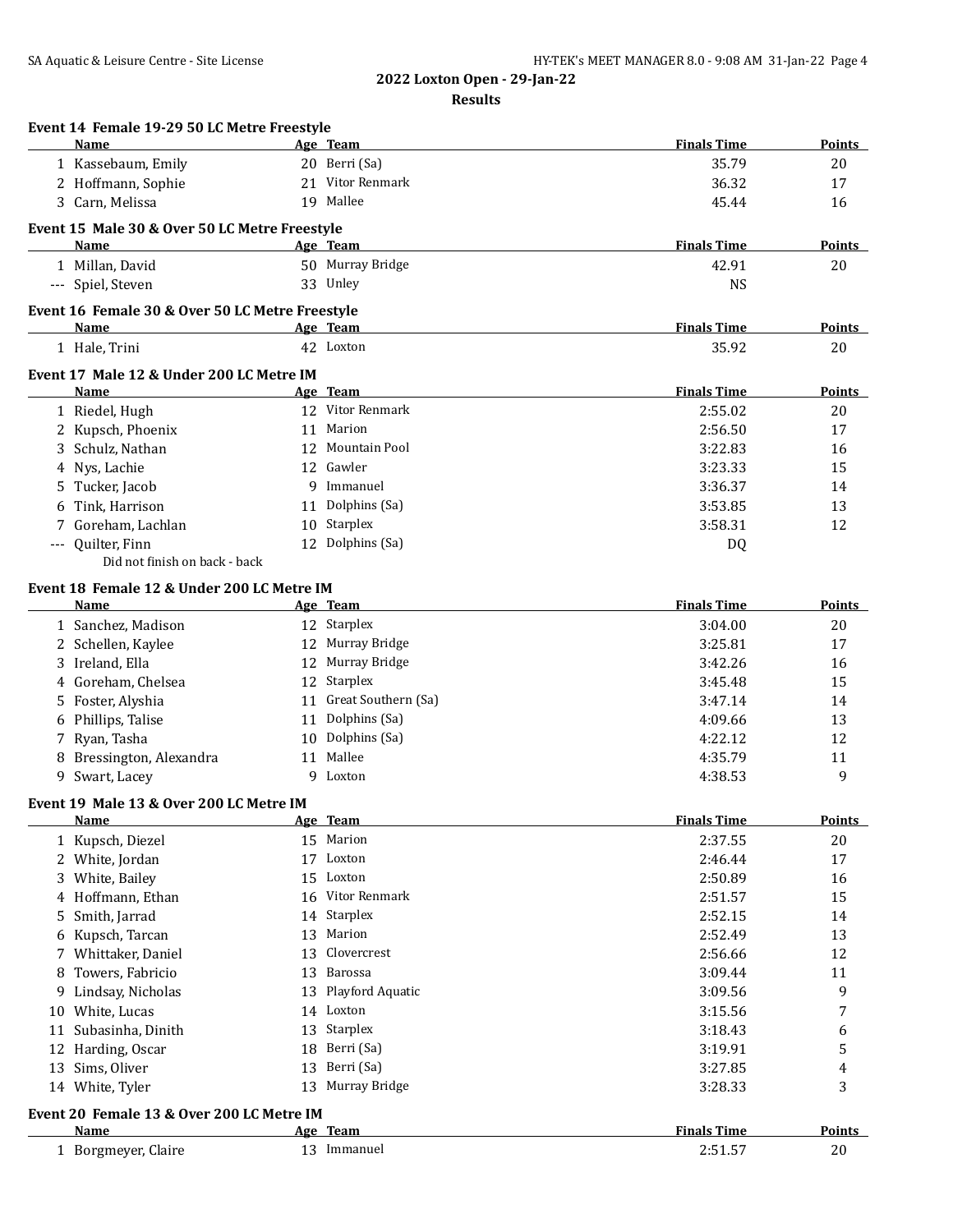#### **Results**

## **(Event 20 Female 13 & Over 200 LC Metre IM)**

|    | Name                                               |    | Age Team               |                  | <b>Finals Time</b> | <b>Points</b> |
|----|----------------------------------------------------|----|------------------------|------------------|--------------------|---------------|
|    | 2 Gorman, Gabrielle                                |    | 16 Starplex            |                  | 2:53.68            | 17            |
|    | 3 Whittaker, Emily                                 |    | 16 Clovercrest         |                  | 3:01.75            | 16            |
|    | 4 Starr, Annabelle                                 |    | 14 Mountain Pool       |                  | 3:04.25            | 15            |
|    | 5 Inglis, Jessica                                  |    | 15 Loxton              |                  | 3:10.45            | 14            |
|    | Wishart, Charlotte                                 |    | 15 Berri (Sa)          |                  | 3:11.33            | 13            |
| 7  | Raynes, Zoe                                        |    | 17 Loxton              |                  | 3:12.42            | 12            |
| 8  | Gibbs, Saskia                                      |    | 13 Loxton              |                  | 3:14.94            | 11            |
| 9  | Schulz, Olivia                                     | 14 | Mountain Pool          |                  | 3:21.55            | 9             |
|    | 10 Lyons, Imogen                                   | 13 | Vitor Renmark          |                  | 3:22.20            | 7             |
|    | 11 Kassebaum, Amity                                | 13 | Berri (Sa)             |                  | 3:25.02            | 6             |
| 12 | Fisher, Isabella                                   | 13 | Marion                 |                  | 3:25.54            | 5             |
| 13 | Schneider, Kida                                    | 14 | Dolphins (Sa)          |                  | 3:46.39            | 4             |
|    | Wright, Chloe                                      |    | 15 Immanuel            |                  | <b>NS</b>          |               |
|    | --- Roberts, Isabella                              |    | 13 Murray Bridge       |                  | <b>SCR</b>         |               |
|    |                                                    |    |                        |                  |                    |               |
|    | Event 21A Mixed 12 & Under 50 LC Metre BBB Hcp     |    |                        |                  |                    |               |
|    | Name                                               |    | Age Team               | <b>Seed Time</b> | <b>Prelim Time</b> |               |
|    | <b>Preliminaries</b>                               |    | 6 Loxton               |                  | <b>SCR</b>         |               |
|    | --- Sparrow, Mercedes                              |    |                        |                  |                    |               |
|    | Event 22A Mixed 13 & Over 50 LC Metre BBB Hcp      |    |                        |                  |                    |               |
|    | Name                                               |    | Age Team               | <b>Seed Time</b> | <b>Prelim Time</b> |               |
|    | <b>Preliminaries</b>                               |    | 13 Murray Bridge       |                  | <b>SCR</b>         |               |
|    | --- Roberts, Isabella                              |    |                        |                  |                    |               |
|    | Event 23 Male 8 & Under 50 LC Metre Breaststroke   |    |                        |                  |                    |               |
|    | Name                                               |    | Age Team               |                  | <b>Finals Time</b> | Points        |
|    | 1 Phllips, Emmett                                  |    | 8 Dolphins (Sa)        |                  | 1:03.42            | 20            |
|    | 2 Hossain, Noah                                    |    | 7 Clovercrest          |                  | 1:13.21            | 17            |
|    | Event 24 Female 8 & Under 50 LC Metre Breaststroke |    |                        |                  |                    |               |
|    | Name                                               |    | Age Team               |                  | <b>Finals Time</b> | Points        |
|    | 1 Kishinets, Rose                                  |    | 8 Immanuel             |                  | 1:02.74            | 20            |
|    | 2 Ioane, Zoe                                       | 7  | Clovercrest            |                  | 1:12.73            | 17            |
|    | 3 White, Chloe                                     | 8  | Murray Bridge          |                  | 1:17.88            | 16            |
|    | 4 Farmer, Amelia                                   | 6  | Murray Bridge          |                  | 1:18.75            | 15            |
| 5  | Edwards, Sharla                                    | 8  | Loxton                 |                  | 1:19.29            | 14            |
|    | 6 Parrotta, Clara                                  | 8  | Berri (Sa)             |                  | 1:25.46            | 13            |
|    | 7 Dickinson, Molly                                 | 6  | Dolphins (Sa)          |                  | 1:59.87            | 12            |
|    |                                                    |    |                        |                  |                    |               |
|    | Event 25 Male 9-10 50 LC Metre Breaststroke        |    |                        |                  | <b>Finals Time</b> | <b>Points</b> |
|    | Name                                               |    | Age Team<br>10 Barossa |                  | 50.56              |               |
|    | 1 Lewcock, Noah                                    |    | 9 Immanuel             |                  |                    | 20            |
|    | 2 Tucker, Jacob                                    |    |                        |                  | 51.56              | 17            |
|    | 3 Goreham, Lachlan                                 |    | 10 Starplex            |                  | 56.44              | 16            |
|    | 4 Nesci, Zavier                                    |    | 9 Starplex             |                  | 1:00.87            | 15            |
|    | 5 Swincer, Harry                                   | 9  | Barossa                |                  | 1:05.02            | 14            |
|    | 6 Nys, Harrison                                    | 10 | Gawler                 |                  | 1:05.18            | 13            |
|    | 7 Hardwick, Madden                                 |    | 10 Vitor Renmark       |                  | 1:05.78            | 12            |
|    | 8 Albanese, Jacob                                  |    | 10 Vitor Renmark       |                  | 1:09.23            | 11            |
| 9  | Dodson, Flynn                                      | 10 | Dolphins (Sa)          |                  | 1:09.24            | 9             |
|    | 10 Schneider, Bentley                              |    | 9 Dolphins (Sa)        |                  | 1:11.03            | 7             |
|    | 11 Dickinson, Harry                                |    | 9 Dolphins (Sa)        |                  | 1:11.83            | 6             |
|    | Event 26 Female 9-10 50 LC Metre Breaststroke      |    |                        |                  |                    |               |
|    | Name                                               |    | Age Team               |                  | <b>Finals Time</b> | <b>Points</b> |
|    | 1 White, Sarah                                     |    | 10 Loxton              |                  | 54.43              | 20            |
|    |                                                    |    |                        |                  |                    |               |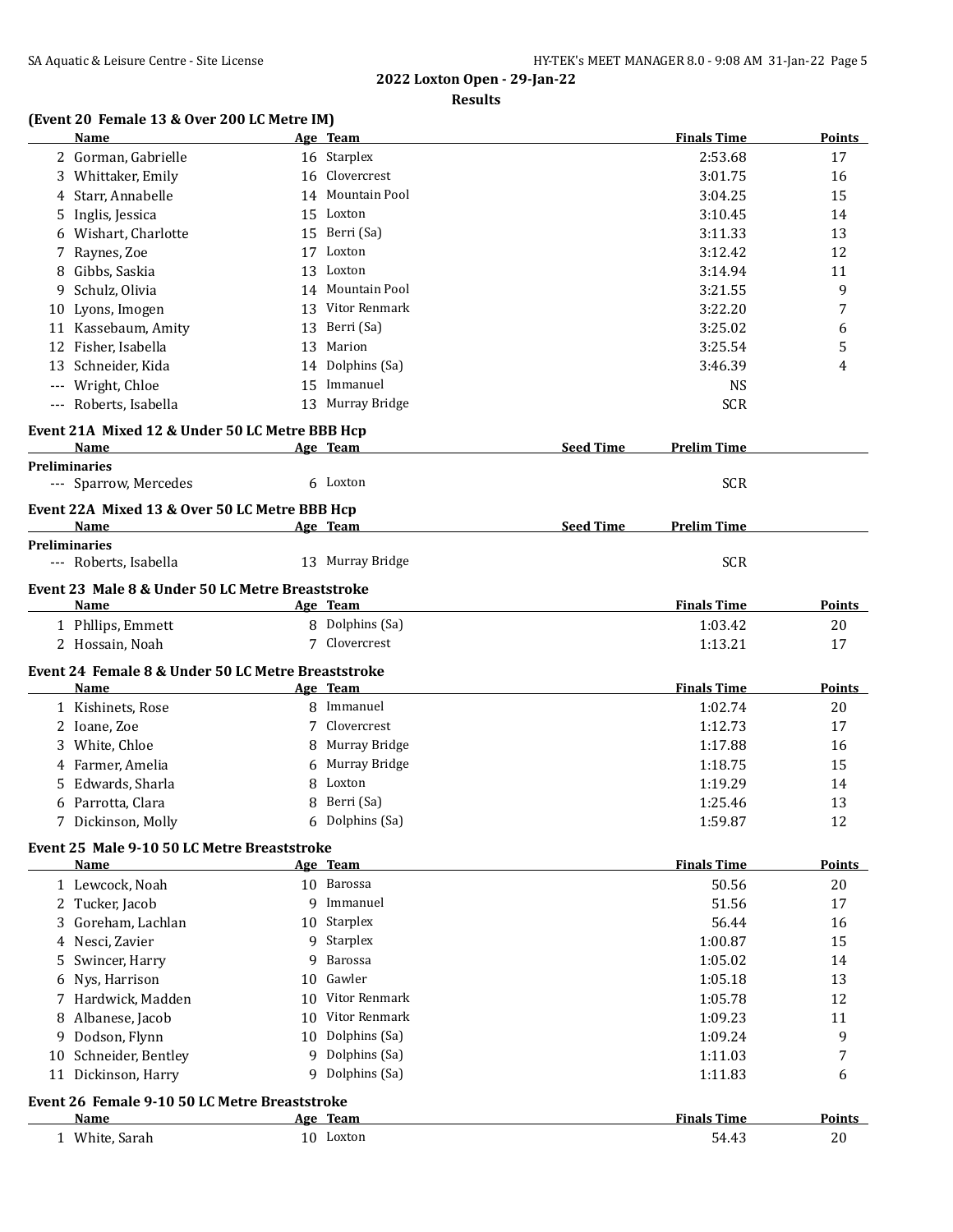#### **Results**

### **(Event 26 Female 9-10 50 LC Metre Breaststroke)**

|    | Name                 |    | Age Team         | <b>Finals Time</b> | <b>Points</b> |
|----|----------------------|----|------------------|--------------------|---------------|
|    | 2 Phillips, Zelie    |    | 10 Dolphins (Sa) | 1:00.03            | 17            |
|    | 3 Ryan, Tasha        |    | 10 Dolphins (Sa) | 1:00.25            | 16            |
|    | 4 Hampel, Mia        |    | 10 Loxton        | 1:01.44            | 15            |
|    | 5 Ioane, Hakala      | 9. | Clovercrest      | 1:02.96            | 14            |
|    | 6 Swart, Lacey       |    | 9 Loxton         | 1:05.00            | 13            |
|    | 7 Ireland, Charlie   |    | 9 Murray Bridge  | 1:06.38            | 12            |
|    | 8 Skeen, Annabelle   |    | 9 Starplex       | 1:09.41            | 11            |
| 9. | Burgemeister, Tamsin |    | 10 Loxton        | 1:12.62            | 9             |
| 10 | Millan, Matilda      |    | 10 Murray Bridge | 1:14.47            | 7             |
| 11 | Farmer, Bridget      |    | 10 Murray Bridge | 1:17.31            | 6             |
|    | 12 Tink, Matilda     | 9  | Dolphins (Sa)    | 1:17.58            | 5             |
|    | 13 Piltz, Eden       |    | 10 Berri (Sa)    | 1:18.49            | 4             |
| 14 | Morrison, Danielle   |    | 10 Loxton        | 1:22.71            | 3             |
|    | 15 Walkington, Isla  | 9  | Loxton           | 1:35.46            | 2             |

#### **Event 27 Male 11-12 50 LC Metre Breaststroke**

|          | Name                  |    | Age Team      | <b>Finals Time</b> | <b>Points</b> |
|----------|-----------------------|----|---------------|--------------------|---------------|
|          | 1 Riedel, Hugh        | 12 | Vitor Renmark | 43.85              | 20            |
|          | 2 Charleson, Cody     | 12 | Starplex      | 43.99              | 17            |
|          | 3 Nys, Lachie         | 12 | Gawler        | 44.99              | 16            |
|          | 4 Kupsch, Phoenix     | 11 | Marion        | 45.08              | 15            |
|          | 5 Collings, Joshua    | 11 | Marion        | 51.26              | 14            |
|          | 6 Schulz, Nathan      | 12 | Mountain Pool | 53.01              | 13            |
|          | 7 Milton, Levi        | 11 | Loxton        | 54.97              | 12            |
| 8        | Tink, Harrison        | 11 | Dolphins (Sa) | 57.26              | 11            |
| 9        | Swincer, Sam          | 12 | Barossa       | 1:01.37            | 9             |
| 10       | Gray, Lachlan         | 12 | Berri (Sa)    | 1:01.78            | 7             |
|          | 11 Swart, Declan      | 11 | Loxton        | 1:05.00            | 6             |
|          | 12 Cockshell, Eamon   | 11 | Loxton        | 1:18.68            | 5             |
| 13       | Dodson, Cooper        | 12 | Dolphins (Sa) | 1:19.30            | 4             |
|          | 14 Ingerson, Jake     | 11 | Berri (Sa)    | 1:27.72            | 3             |
| $\cdots$ | Hucks, Tyler          | 12 | Loxton        | DQ                 |               |
|          | Non-simultaneous arms |    |               |                    |               |

### **Event 28 Female 11-12 50 LC Metre Breaststroke**

|    | Name                 |    | Age Team            | <b>Finals Time</b> | Points |
|----|----------------------|----|---------------------|--------------------|--------|
|    | 1 Crossman, Ebony    | 11 | Clovercrest         | 43.78              | 20     |
| 2  | Sanchez, Madison     | 12 | Starplex            | 44.18              | 17     |
| 3. | Nesci, Ocea          | 11 | Starplex            | 47.78              | 16     |
|    | 4 Nesci, Ava         |    | 12 Starplex         | 47.85              | 15     |
| 5. | Schellen, Kaylee     | 12 | Murray Bridge       | 47.91              | 14     |
| 6  | White, Courtney      | 12 | Loxton              | 48.80              | 13     |
|    | Kennewell, Addison   | 12 | Starplex            | 49.01              | 12     |
| 8  | Foster, Alyshia      | 11 | Great Southern (Sa) | 51.42              | 11     |
| 9. | Skeen, Sophie        | 11 | Starplex            | 52.20              | 9      |
| 10 | Phillips, Talise     | 11 | Dolphins (Sa)       | 52.73              | 7      |
| 11 | Long, Emmanuelle     | 11 | Loxton              | 53.05              | 6      |
| 12 | Ireland, Ella        | 12 | Murray Bridge       | 53.83              | 5      |
| 13 | Tzanavaras, Yianna   | 12 | Vitor Renmark       | 54.14              | 4      |
| 14 | Fourie, Emma         | 12 | Mountain Pool       | 54.65              | 3      |
| 15 | Goreham, Chelsea     | 12 | Starplex            | 55.80              | 2      |
| 16 | Saplan, Chloe Althea | 12 | Mallee              | 57.28              | 1      |
| 17 | Purvis, Lilly        | 12 | Murray Bridge       | 57.98              |        |
| 18 | Davy, Ella           | 12 | Murray Bridge       | 59.81              |        |
| 19 | Stevens, Summer      | 11 | Vitor Renmark       | 1:02.80            |        |
|    | 20 Parrotta, Lalaine | 11 | Berri (Sa)          | 1:02.87            |        |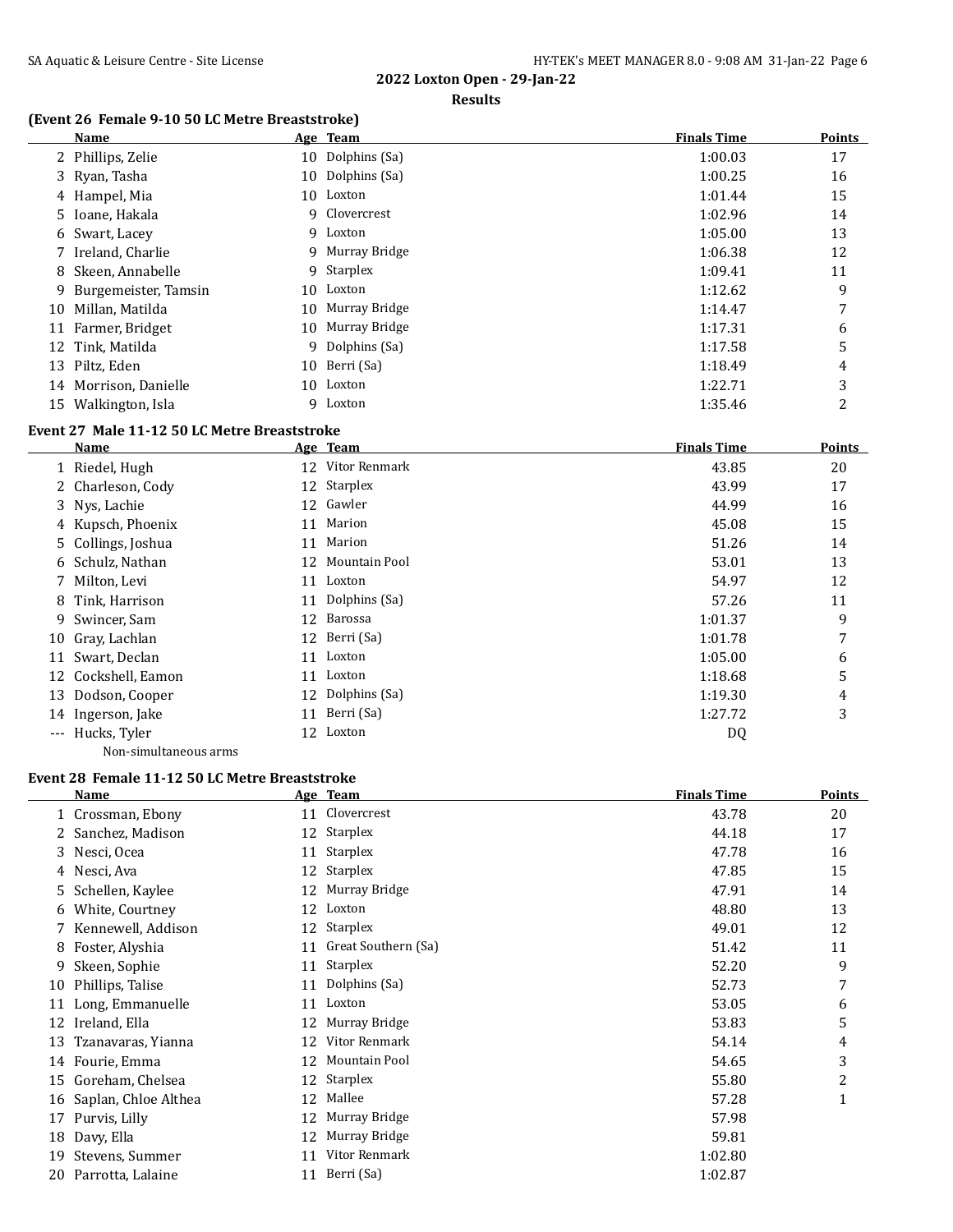|    | (Event 28 Female 11-12 50 LC Metre Breaststroke)<br>Name | Age Team            | <b>Finals Time</b> | <b>Points</b>       |
|----|----------------------------------------------------------|---------------------|--------------------|---------------------|
|    | 21 Carter, Hailey                                        | 11 Barossa          | 1:03.48            |                     |
|    | 22 Bressington, Alexandra                                | 11 Mallee           | 1:07.41            |                     |
|    | 23 Hucks, Chloe                                          | 12 Loxton           | 1:11.93            |                     |
|    | 24 Burgemeister, Natalia                                 | 11 Loxton           | 1:21.37            |                     |
|    | 25 Hampel, Hannah                                        | 11 Loxton           | 1:48.33            |                     |
|    |                                                          |                     |                    |                     |
|    | Event 29 Male 30 & Over 50 LC Metre Breaststroke         |                     |                    |                     |
|    | Name                                                     | Age Team            | <b>Finals Time</b> | <b>Points</b>       |
|    | --- Spiel, Steven                                        | 33 Unley            | <b>NS</b>          |                     |
|    | Event 30 Female 30 & Over 50 LC Metre Breaststroke       |                     |                    |                     |
|    | Name                                                     | Age Team            | <b>Finals Time</b> | Points              |
|    | 1 Hale, Trini                                            | 42 Loxton           | 46.68              | 20                  |
|    | Event 31 Male 13-14 100 LC Metre Freestyle               |                     |                    |                     |
|    | Name                                                     | <u>Age Team</u>     | <b>Finals Time</b> | <b>Points</b>       |
|    | 1 Waligora, Matthew                                      | 14 Playford Aquatic | 1:07.67            | 20                  |
|    | 2 Whittaker, Daniel                                      | 13 Clovercrest      | 1:09.12            | 17                  |
|    | 3 Smith, Jarrad                                          | 14 Starplex         | 1:09.69            | 16                  |
|    | 4 Menadue, Benjamin                                      | 14 Berri (Sa)       | 1:09.96            | 15                  |
| 5. | Towers, Fabricio                                         | 13 Barossa          | 1:12.81            | 14                  |
|    | 6 Kupsch, Tarcan                                         | 13 Marion           | 1:13.27            | 13                  |
|    | 7 White, Lucas                                           | 14 Loxton           | 1:14.98            | 12                  |
| 8  | Dickinson, Mitchell                                      | 14 Dolphins (Sa)    | 1:15.54            | 11                  |
| 9  | Subasinha, Dinith                                        | 13 Starplex         | 1:20.28            | 9                   |
| 10 | Sims, Oliver                                             | 13 Berri (Sa)       | 1:29.22            | 7                   |
|    | 11 Saplan, Cyle Theosanthy                               | 13 Mallee           | 1:31.51            | 6                   |
|    |                                                          |                     |                    |                     |
|    | Event 32 Female 13-14 100 LC Metre Freestyle             |                     |                    |                     |
|    | Name                                                     | Age Team            | <b>Finals Time</b> | <b>Points</b>       |
|    | 1 Waligora, Urszula                                      | 13 Playford Aquatic | 1:08.11            | 20                  |
|    | 2 Borgmeyer, Claire                                      | 13 Immanuel         | 1:08.81            | 17                  |
|    | 3 Kishinets, Isabella                                    | 13 Immanuel         | 1:11.74            | 16                  |
|    | 4 Kassebaum, Amity                                       | 13 Berri (Sa)       | 1:14.72            | 15                  |
| 5  | Starr, Annabelle                                         | 14 Mountain Pool    | 1:15.93            | 14                  |
|    | 6 Schneider, Kida                                        | 14 Dolphins (Sa)    | 1:20.26            | 13                  |
|    | 7 Lyons, Imogen                                          | 13 Vitor Renmark    | 1:23.98            | 12                  |
|    | 8 Schulz, Olivia                                         | 14 Mountain Pool    | 1:25.59            | 11                  |
|    | 9 Fisher, Isabella                                       | 13 Marion           | 1:25.97            | 9                   |
|    | 10 Grosser, Madeline                                     | 13 Loxton           | 1:27.53            | 7                   |
|    |                                                          |                     |                    |                     |
|    | 11 Ingerson, Sophie                                      | 13 Berri (Sa)       | 1:30.80            | 6                   |
|    | 12 Wyatt, Matilda                                        | 13 Mallee           | 1:36.75            | 5                   |
|    | 13 Reimann, Abigael                                      | 14 Loxton           | 1:39.27            | 4                   |
|    | 14 Piltz, Addy                                           | 13 Berri (Sa)       | 2:15.87            | 3                   |
|    | 15 Stevens, Kayleigh                                     | 13 Vitor Renmark    | 2:52.37            | 2                   |
|    | --- Gibbs, Saskia                                        | 13 Loxton           | NS                 |                     |
|    | --- Roberts, Isabella                                    | 13 Murray Bridge    | <b>SCR</b>         |                     |
|    | --- Smith, Keeley                                        | 14 Murray Bridge    | <b>SCR</b>         |                     |
|    |                                                          |                     |                    |                     |
|    | Event 33 Male 15-16 100 LC Metre Freestyle<br>Name       |                     |                    |                     |
|    |                                                          | Age Team            | <b>Finals Time</b> |                     |
|    | 1 Kupsch, Diezel                                         | 15 Marion           | 1:04.43            | 20                  |
|    | 2 Hoffmann, Ethan                                        | 16 Vitor Renmark    | 1:04.95            | 17                  |
| 3  | White, Bailey                                            | 15 Loxton           | 1:08.38            | <b>Points</b><br>16 |
| 4  | Cockshell, Lucas                                         | 16 Loxton           | 1:08.75            | 15<br>14            |
| 5. | Marks, Lachlan                                           | 15 Berri (Sa)       | 1:12.37            |                     |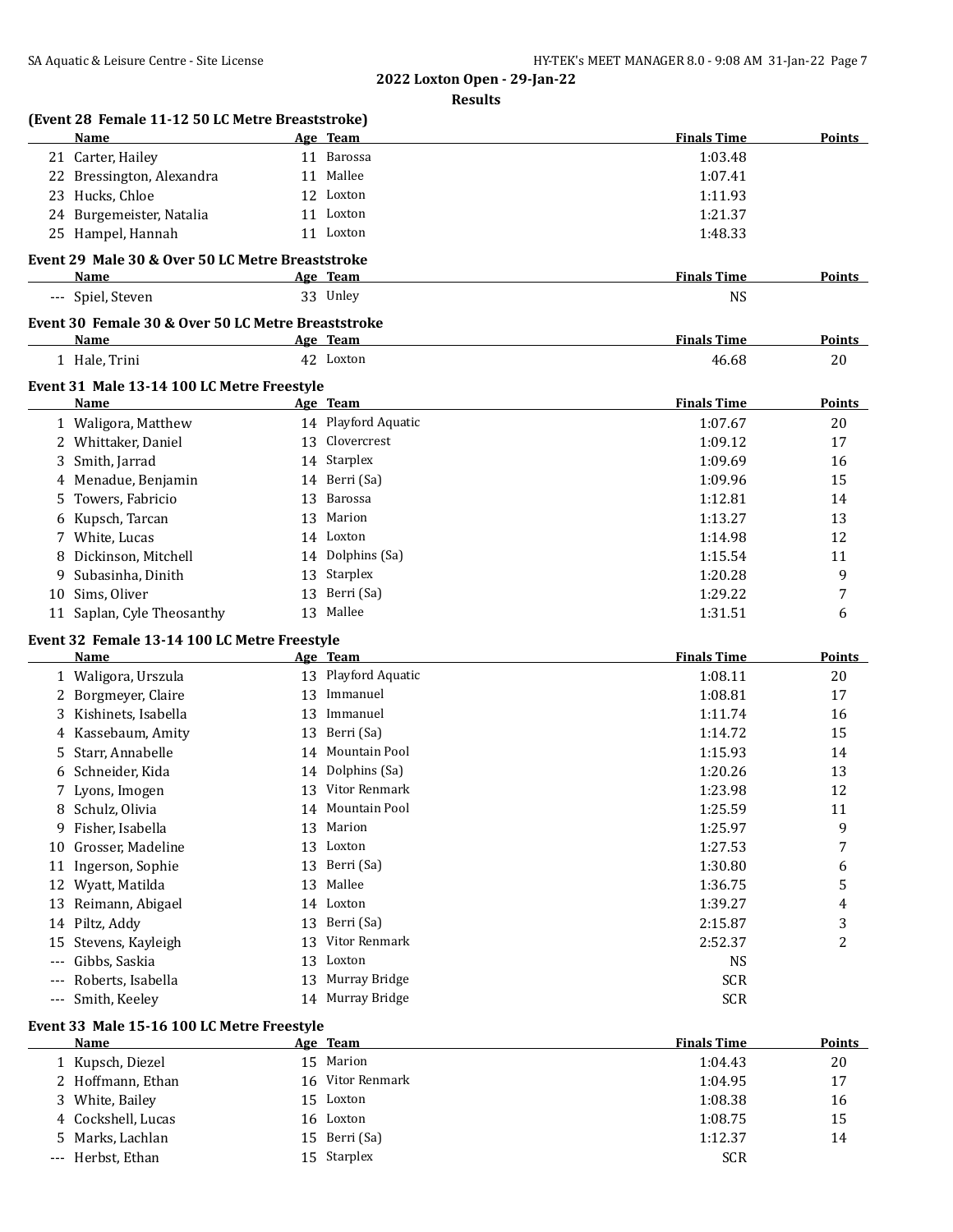**Results**

## **Event 34 Female 15-16 100 LC Metre Freestyle**

|    | Name                                                   |    | Age Team         | <b>Finals Time</b> | Points        |
|----|--------------------------------------------------------|----|------------------|--------------------|---------------|
|    | 1 Jenzen, Georgie                                      |    | 15 Immanuel      | 1:07.10            | 20            |
|    | 2 Gorman, Gabrielle                                    |    | 16 Starplex      | 1:09.32            | 17            |
| 3  | Long, Madelyn                                          |    | 16 Loxton        | 1:10.06            | 16            |
| 4  | Holman, Hinako                                         | 15 | Dolphins (Sa)    | 1:10.15            | 15            |
| *5 | Adams, Sasha                                           |    | 15 Immanuel      | 1:10.90            | 13.50         |
| *5 | Wishart, Charlotte                                     |    | 15 Berri (Sa)    | 1:10.90            | 13.50         |
| 7  | Furniss, Jordana                                       |    | 15 Loxton        | 1:11.99            | 12            |
| 8  | Inglis, Jessica                                        |    | 15 Loxton        | 1:12.79            | 11            |
|    | 9 Whittaker, Emily                                     |    | 16 Clovercrest   | 1:16.50            | 9             |
| 10 | Folley, Bronte                                         |    | 15 Murray Bridge | 1:22.46            | 7             |
|    | 11 Piltz, Anise                                        |    | 15 Berri (Sa)    | 1:41.73            | 6             |
|    | --- Wright, Chloe                                      |    | 15 Immanuel      | <b>NS</b>          |               |
|    | Event 35 Male 17-18 100 LC Metre Freestyle             |    |                  |                    |               |
|    | Name                                                   |    | Age Team         | <b>Finals Time</b> | <b>Points</b> |
|    | 1 White, Jordan                                        |    | 17 Loxton        | 1:02.34            | 20            |
|    | 2 Harding, Jasper                                      | 18 | Berri (Sa)       | 1:08.77            | 17            |
|    | Harding, Oscar                                         | 18 | Berri (Sa)       | 1:09.92            | 16            |
|    | Carn, Peter                                            | 17 | Mallee           | 1:39.87            | 15            |
|    | Orr, Darcy                                             |    | 17 Vitor Renmark | <b>NS</b>          |               |
|    | --- White, Dylan                                       |    | 18 Loxton        | <b>NS</b>          |               |
|    | Event 36 Female 17-18 100 LC Metre Freestyle           |    |                  |                    |               |
|    | Name                                                   |    | Age Team         | <b>Finals Time</b> | Points        |
|    | 1 Raynes, Zoe                                          |    | 17 Loxton        | 1:12.60            | 20            |
|    | Event 38 Female 19 & Over 100 LC Metre Freestyle       |    |                  |                    |               |
|    | <b>Name</b>                                            |    | Age Team         | <b>Finals Time</b> | <b>Points</b> |
|    | 1 Kassebaum, Emily                                     |    | 20 Berri (Sa)    | 1:21.40            | 20            |
|    | 2 Hoffmann, Sophie                                     |    | 21 Vitor Renmark | 1:23.86            | 17            |
|    | 3 Carn, Melissa                                        |    | 19 Mallee        | 1:47.16            | 16            |
|    |                                                        |    |                  |                    |               |
|    | Event 40 Male 10 & Under 50 LC Metre Butterfly<br>Name |    | Age Team         | <b>Finals Time</b> | <b>Points</b> |
|    | 1 Tucker, Jacob                                        |    | 9 Immanuel       | 44.90              | 20            |
| 2  | Goreham, Lachlan                                       |    | 10 Starplex      | 45.82              | 17            |
|    | Dickinson, Harry                                       | 9  | Dolphins (Sa)    | 1:06.85            | 16            |
|    | 4 Dodson, Flynn                                        |    | 10 Dolphins (Sa) | 1:16.40            | 15            |
| 5  | Phllips, Emmett                                        | 8  | Dolphins (Sa)    | 1:16.88            | 14            |
|    | Schneider, Bentley                                     | 9  | Dolphins (Sa)    | 1:46.18            | 13            |
|    | Swincer, Harry                                         | 9  | Barossa          | DQ                 |               |
|    | Scissors kick                                          |    |                  |                    |               |
|    | Event 41 Female 10 & Under 50 LC Metre Butterfly       |    |                  |                    |               |
|    | <b>Name</b>                                            |    | Age Team         | <b>Finals Time</b> | <b>Points</b> |
|    | 1 White, Sarah                                         |    | 10 Loxton        | 49.79              | 20            |
| 2  | Ryan, Tasha                                            | 10 | Dolphins (Sa)    | 52.46              | 17            |
| 3  | Phillips, Zelie                                        | 10 | Dolphins (Sa)    | 52.90              | 16            |
| 4  | Kishinets, Rose                                        | 8  | Immanuel         | 53.38              | 15            |
| 5  | Swart, Lacey                                           | 9  | Loxton           | 1:00.22            | 14            |
| 6  | Ioane, Zoe                                             |    | Clovercrest      | 1:00.48            | 13            |
| 7. | Ioane, Hakala                                          | 9  | Clovercrest      | 1:04.16            | 12            |
| 8  | Hampel, Mia                                            | 10 | Loxton           | 1:08.11            | 11            |
| 9  | Ireland, Charlie                                       |    | 9 Murray Bridge  | 1:08.12            | 9             |
|    | 10 Morrison, Danielle                                  |    | 10 Loxton        | 1:14.68            | 7             |

10 Morrison, Danielle 10 Loxton 1:14.68

11 Piltz, Eden 10 Berri (Sa) 1:14.72 6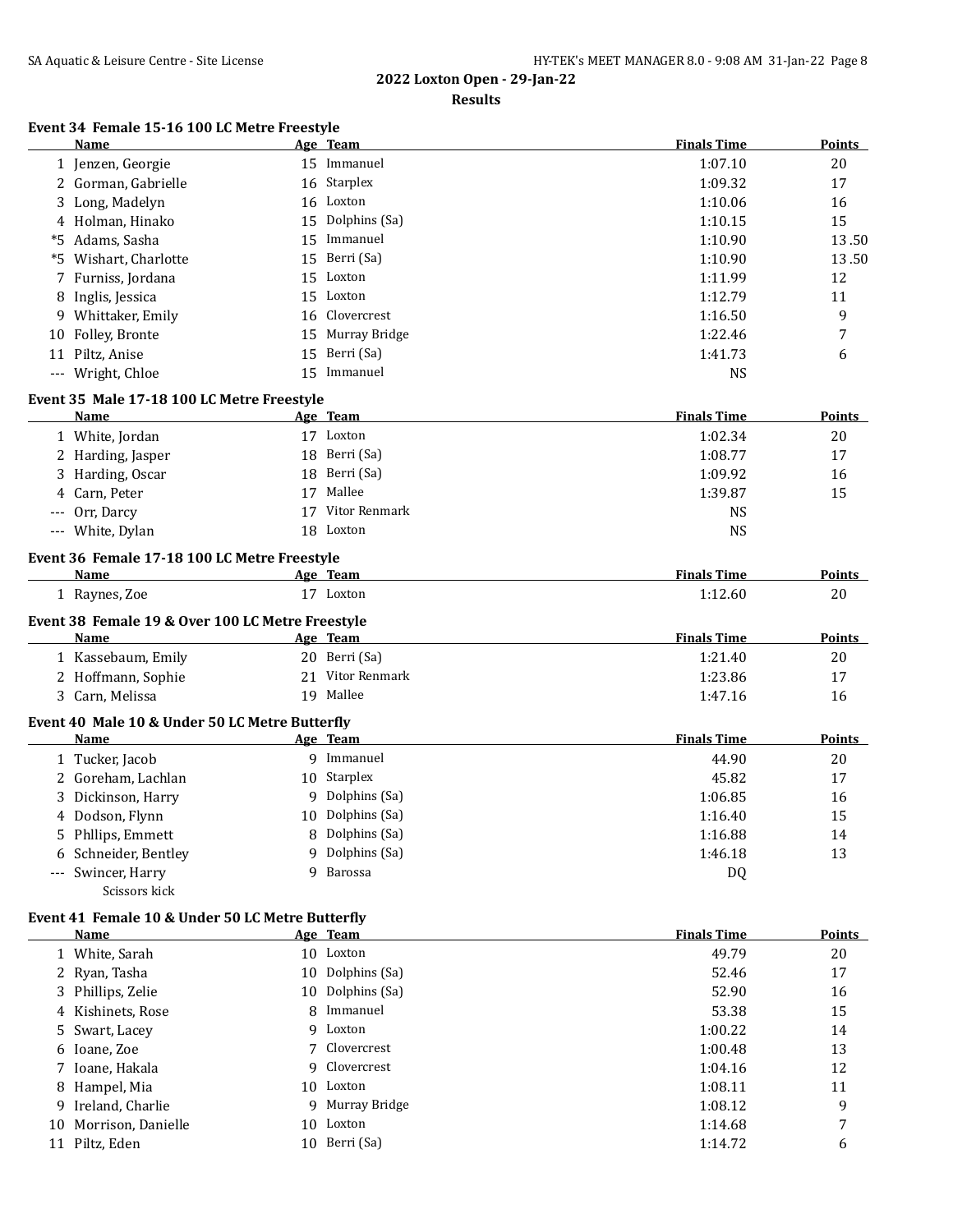#### **Results**

## **Event 42 Male 11-12 50 LC Metre Butterfly**

| Name                |    | Age Team         | <b>Finals Time</b> | <b>Points</b> |
|---------------------|----|------------------|--------------------|---------------|
| 1 Riedel, Hugh      |    | 12 Vitor Renmark | 34.02              | 20            |
| 2 Herbst, Patrick   |    | 12 Starplex      | 35.32              | 17            |
| 3 Charleson, Cody   |    | 12 Starplex      | 37.16              | 16            |
| 4 Kupsch, Phoenix   |    | 11 Marion        | 39.09              | 15            |
| 5 Nys, Lachie       |    | 12 Gawler        | 40.54              | 14            |
| 6 Collings, Joshua  |    | 11 Marion        | 41.90              | 13            |
| 7 Marks, Dillon     |    | 12 Berri (Sa)    | 46.35              | 12            |
| 8 Schulz, Nathan    |    | 12 Mountain Pool | 46.45              | 11            |
| 9 Tink, Harrison    | 11 | Dolphins (Sa)    | 51.45              | 9             |
| 10 Ouilter, Finn    |    | 12 Dolphins (Sa) | 52.03              | 7             |
| 11 Swincer, Sam     |    | 12 Barossa       | 56.92              | 6             |
| 12 Cockshell, Eamon | 11 | Loxton           | 1:12.08            | 5             |

#### **Event 43 Female 11-12 50 LC Metre Butterfly**

|    | <b>Name</b>            |    | Age Team            | <b>Finals Time</b> | <b>Points</b> |
|----|------------------------|----|---------------------|--------------------|---------------|
|    | 1 Sanchez, Madison     |    | 12 Starplex         | 36.04              | 20            |
| 2. | Nesci, Ocea            | 11 | Starplex            | 36.82              | 17            |
| 3. | Crossman, Ebony        | 11 | Clovercrest         | 37.51              | 16            |
|    | 4 Nesci, Ava           | 12 | Starplex            | 41.23              | 15            |
| 5. | White, Courtney        | 12 | Loxton              | 42.20              | 14            |
| 6  | Fourie, Emma           | 12 | Mountain Pool       | 44.37              | 13            |
|    | Kennewell, Addison     | 12 | Starplex            | 45.60              | 12            |
| 8  | Schellen, Kaylee       | 12 | Murray Bridge       | 46.09              | 11            |
| 9. | Long, Emmanuelle       | 11 | Loxton              | 47.54              | 9             |
| 10 | Foster, Alyshia        | 11 | Great Southern (Sa) | 47.65              | 7             |
| 11 | Saplan, Chloe Althea   | 12 | Mallee              | 49.49              | 6             |
| 12 | Ireland, Ella          | 12 | Murray Bridge       | 50.80              | 5             |
| 13 | Goreham, Chelsea       | 12 | Starplex            | 51.94              | 4             |
| 14 | Skeen, Sophie          | 11 | Starplex            | 54.27              | 3             |
| 15 | Phillips, Talise       | 11 | Dolphins (Sa)       | 54.38              | 2             |
| 16 | Davy, Ella             | 12 | Murray Bridge       | 56.86              | $\mathbf{1}$  |
| 17 | Bressington, Alexandra | 11 | Mallee              | 1:00.96            |               |
| 18 | Parrotta, Lalaine      | 11 | Berri (Sa)          | 1:02.94            |               |
| 19 | Stevens, Summer        | 11 | Vitor Renmark       | 1:06.90            |               |
| 20 | Burgemeister, Natalia  | 11 | Loxton              | 1:18.08            |               |

### **Event 44 Male 13-14 50 LC Metre Butterfly**

|    | Name                  |     | Age Team            | <b>Finals Time</b> | <b>Points</b> |
|----|-----------------------|-----|---------------------|--------------------|---------------|
|    | 1 Menadue, Benjamin   |     | 14 Berri (Sa)       | 34.99              | 20            |
|    | 2 Waligora, Matthew   |     | 14 Playford Aquatic | 35.11              | 17            |
|    | 3 Kupsch, Tarcan      | 13  | Marion              | 35.49              | 16            |
|    | 4 Smith, Jarrad       |     | 14 Starplex         | 36.95              | 15            |
|    | 5 White, Lucas        |     | 14 Loxton           | 37.12              | 14            |
|    | 6 Lindsay, Nicholas   |     | 13 Playford Aquatic | 37.60              | 13            |
|    | 7 Whittaker, Daniel   |     | 13 Clovercrest      | 37.66              | 12            |
|    | 8 Subasinha, Dinith   |     | 13 Starplex         | 41.85              | 11            |
|    | 9 Dickinson, Mitchell |     | 14 Dolphins (Sa)    | 44.63              | 9             |
| 10 | White, Tyler          | 13  | Murray Bridge       | 50.55              | $\mathbf{z}$  |
|    | 11 Parrotta, Kelton   | 13. | Berri (Sa)          | 53.26              | 6             |

#### **Event 45 Female 13-14 50 LC Metre Butterfly**

| Name                  |    | Age Team         | <b>Finals Time</b> | Points |
|-----------------------|----|------------------|--------------------|--------|
| 1 Starr, Annabelle    |    | 14 Mountain Pool | 35.57              | 20     |
| 2 Borgmeyer, Claire   | 13 | Immanuel         | 35.58              | 17     |
| 3 Kishinets, Isabella | 13 | Immanuel         | 35.85              | 16     |
| 4 Waligora, Urszula   | 13 | Playford Aquatic | 37.09              | 15     |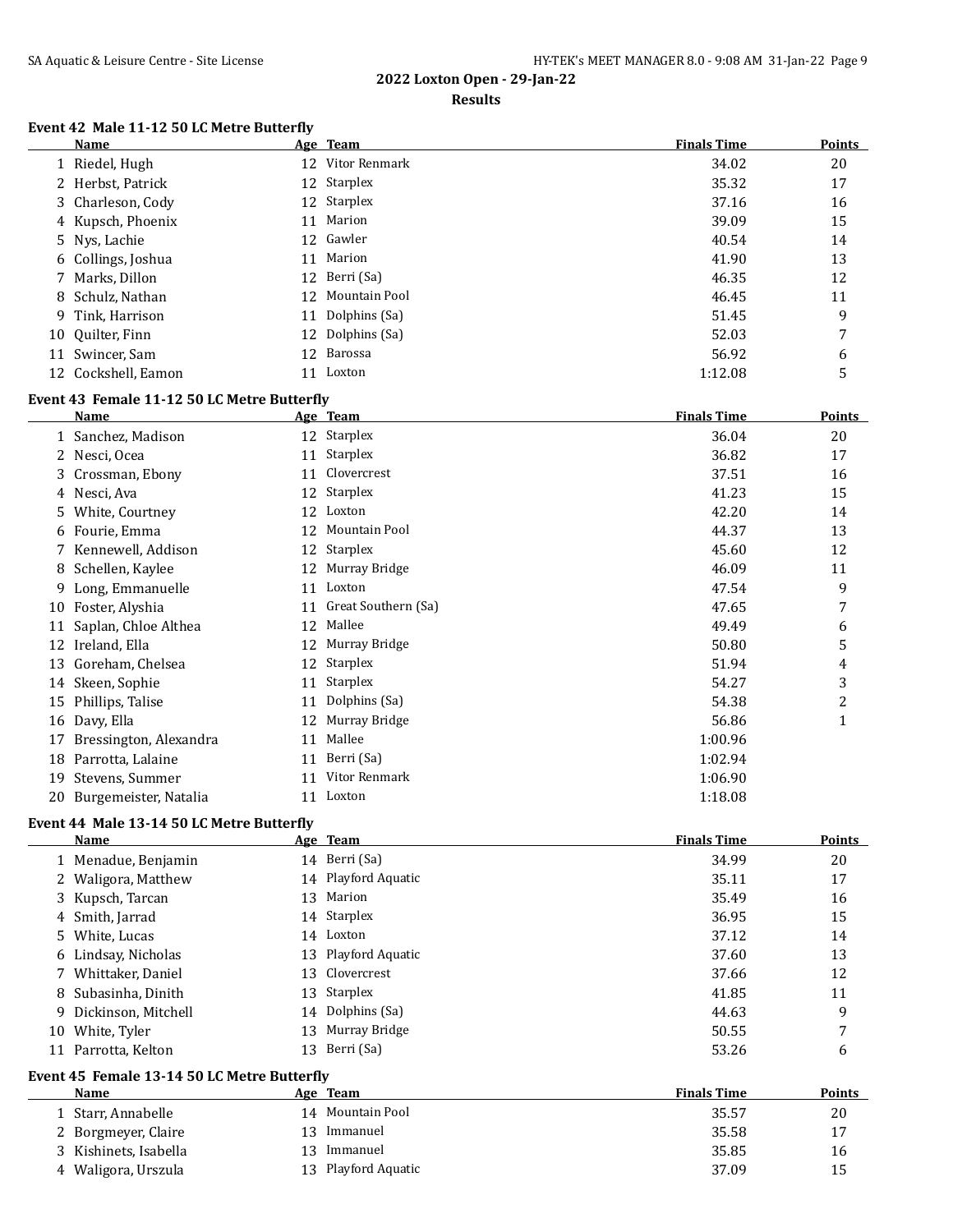#### **Results**

## **(Event 45 Female 13-14 50 LC Metre Butterfly)**

|    | <b>Name</b>                                                                                                                                                                                                                                                                                            |    | Age Team          | <b>Finals Time</b> | <b>Points</b> |
|----|--------------------------------------------------------------------------------------------------------------------------------------------------------------------------------------------------------------------------------------------------------------------------------------------------------|----|-------------------|--------------------|---------------|
|    | 5 Gibbs, Saskia                                                                                                                                                                                                                                                                                        | 13 | Loxton            | 37.81              | 14            |
|    | 6 Kassebaum, Amity                                                                                                                                                                                                                                                                                     | 13 | Berri (Sa)        | 40.60              | 13            |
|    | 7 Lyons, Imogen                                                                                                                                                                                                                                                                                        | 13 | Vitor Renmark     | 42.03              | 12            |
|    | 8 Schulz, Olivia                                                                                                                                                                                                                                                                                       |    | 14 Mountain Pool  | 44.99              | 11            |
|    | 9 Wyatt, Matilda                                                                                                                                                                                                                                                                                       | 13 | Mallee            | 45.12              | 9             |
| 10 | Camp, Emma                                                                                                                                                                                                                                                                                             |    | 13 Tea Tree Gully | 46.22              | 7             |
|    | 11 Schneider, Kida                                                                                                                                                                                                                                                                                     |    | 14 Dolphins (Sa)  | 46.49              | 6             |
|    | 12 Grosser, Madeline                                                                                                                                                                                                                                                                                   |    | 13 Loxton         | 48.24              | 5             |
|    | --- Reimann, Abigael<br><b>Alternating Kick</b>                                                                                                                                                                                                                                                        |    | 14 Loxton         | DQ                 |               |
|    | --- Smith, Keeley                                                                                                                                                                                                                                                                                      | 14 | Murray Bridge     | <b>SCR</b>         |               |
|    | $P_{\text{total}}$ (and $\mathbf{M}$ and $\mathbf{M}$ and $\mathbf{M}$ and $\mathbf{M}$ are $\mathbf{M}$ and $\mathbf{M}$ and $\mathbf{M}$ and $\mathbf{M}$ and $\mathbf{M}$ are $\mathbf{M}$ and $\mathbf{M}$ are $\mathbf{M}$ and $\mathbf{M}$ are $\mathbf{M}$ and $\mathbf{M}$ are $\mathbf{M}$ an |    |                   |                    |               |

#### **Event 46 Male 15-16 50 LC Metre Butterfly**

| Name               | Age Team         | <b>Finals Time</b> | <b>Points</b> |
|--------------------|------------------|--------------------|---------------|
| 1 Kupsch, Diezel   | 15 Marion        | 32.83              | 20            |
| 2 Hoffmann, Ethan  | 16 Vitor Renmark | 33.43              | 17            |
| 3 White, Bailey    | 15 Loxton        | 34.22              | 16            |
| 4 Cockshell, Lucas | 16 Loxton        | 37.83              | 15            |
| 5 Marks, Lachlan   | 15 Berri (Sa)    | 39.49              | 14            |
| --- Herbst, Ethan  | 15 Starplex      | <b>SCR</b>         |               |

#### **Event 47 Female 15-16 50 LC Metre Butterfly**

|    | Name                 | Age Team         | <b>Finals Time</b> | <b>Points</b> |
|----|----------------------|------------------|--------------------|---------------|
|    | 1 Reimann, Phoebe    | 15 Starplex      | 31.29              | 20            |
|    | 2 Gorman, Gabrielle  | 16 Starplex      | 33.44              | 17            |
|    | 3 Long, Madelyn      | 16 Loxton        | 33.89              | 16            |
|    | 4 Holman, Hinako     | 15 Dolphins (Sa) | 34.43              | 15            |
|    | 5 Jenzen, Georgie    | 15 Immanuel      | 34.96              | 14            |
|    | 6 Furniss, Jordana   | 15 Loxton        | 36.40              | 13            |
|    | 7 Adams, Sasha       | 15 Immanuel      | 36.90              | 12            |
|    | 8 Wishart, Charlotte | 15 Berri (Sa)    | 37.27              | 11            |
|    | 9 Inglis, Jessica    | 15 Loxton        | 38.82              | 9             |
| 10 | Whittaker, Emily     | 16 Clovercrest   | 40.30              | $\mathbf{r}$  |
|    | 11 Folley, Bronte    | 15 Murray Bridge | 42.51              | 6             |

#### **Event 48 Male 17-18 50 LC Metre Butterfly**

| <b>Name</b>       |    | Age Team      | <b>Finals Time</b> | <b>Points</b> |
|-------------------|----|---------------|--------------------|---------------|
| 1 White, Jordan   | 17 | Loxton        | 29.96              | 20            |
| 2 Harding, Oscar  |    | 18 Berri (Sa) | 34.48              | 17            |
| 3 Harding, Jasper |    | 18 Berri (Sa) | 34.98              | 16            |
| 4 Carn, Peter     |    | 17 Mallee     | 1:07.77            | 15            |
| --- Orr, Darcy    |    | Vitor Renmark | NS                 |               |
| --- White, Dylan  |    | 18 Loxton     | NS                 |               |

#### **Event 49 Female 17-18 50 LC Metre Butterfly**

| <b>Name</b>                                     | Age Team                                    | <b>Finals Time</b> | <b>Points</b> |  |  |  |  |  |
|-------------------------------------------------|---------------------------------------------|--------------------|---------------|--|--|--|--|--|
| 1 Raynes, Zoe                                   | Loxton                                      | 34.61              | 20            |  |  |  |  |  |
|                                                 | Event 51 Female 19-29 50 LC Metre Butterfly |                    |               |  |  |  |  |  |
| <b>Name</b>                                     | <u>Age Team</u>                             | <b>Finals Time</b> | <b>Points</b> |  |  |  |  |  |
| 1 Kassebaum, Emily                              | 20 Berri (Sa)                               | 40.64              | 20            |  |  |  |  |  |
| 2 Hoffmann, Sophie                              | Vitor Renmark<br>21                         | 42.30              | 17            |  |  |  |  |  |
| Event 53 Female 30 & Over 50 LC Metre Butterfly |                                             |                    |               |  |  |  |  |  |
| Name                                            | Age Team                                    | <b>Finals Time</b> | <b>Points</b> |  |  |  |  |  |
| Hale. Trini                                     | Loxton<br>42.                               | 42.22              | 20            |  |  |  |  |  |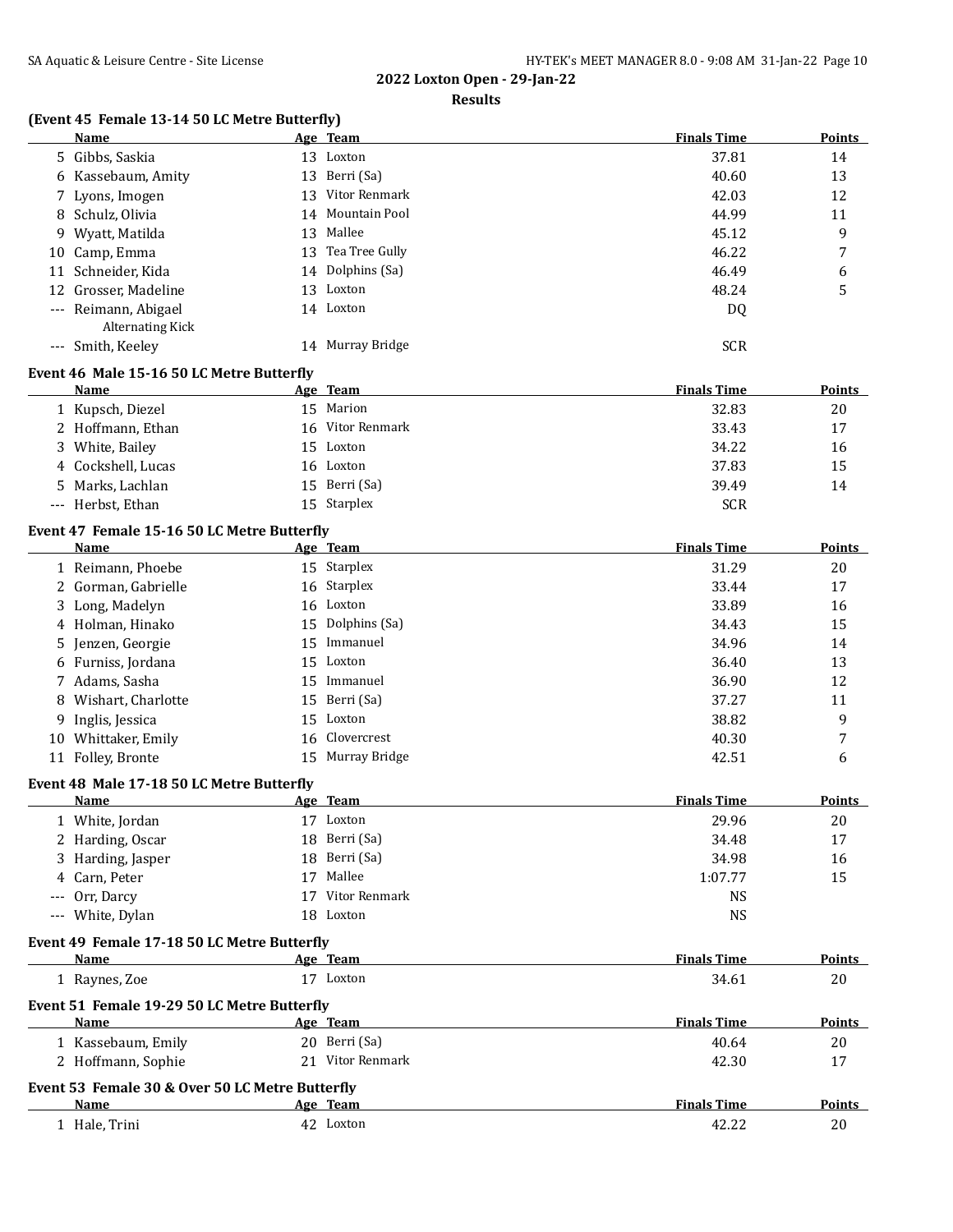**Results**

### **Event 54 Male 12 & Under 200 LC Metre Freestyle**

| Name                 | Age Team         | <b>Finals Time</b> | <b>Points</b> |
|----------------------|------------------|--------------------|---------------|
| 1 Kupsch, Phoenix    | 11 Marion        | 2:30.36            | 20            |
| 2 Charleson, Cody    | 12 Starplex      | 2:33.96            | 17            |
| 3 Nys, Lachie        | 12 Gawler        | 2:37.65            | 16            |
| 4 Herbst, Patrick    | 12 Starplex      | 2:42.97            | 15            |
| 5 Tucker, Jacob      | 9 Immanuel       | 2:58.26            | 14            |
| 6 Goreham, Lachlan   | 10 Starplex      | 3:00.53            | 13            |
| 7 Schulz, Nathan     | 12 Mountain Pool | 3:01.03            | 12            |
| 8 Tink, Harrison     | 11 Dolphins (Sa) | 3:41.03            | 11            |
| --- Collings, Joshua | 11 Marion        | DQ                 |               |
| False start          |                  |                    |               |

## **Event 55 Female 12 & Under 200 LC Metre Freestyle**

|    | Name                   |    | Age Team         | <b>Finals Time</b> | Points |
|----|------------------------|----|------------------|--------------------|--------|
|    | 1 Sanchez, Madison     |    | 12 Starplex      | 2:38.73            | 20     |
|    | 2 Crossman, Ebony      |    | 11 Clovercrest   | 2:38.88            | 17     |
|    | 3 Nesci, Ava           |    | 12 Starplex      | 2:45.77            | 16     |
|    | 4 Kishinets, Rose      | 8  | Immanuel         | 3:18.72            | 15     |
|    | 5 Fourie, Emma         |    | 12 Mountain Pool | 3:19.06            | 14     |
|    | 6 Goreham, Chelsea     |    | 12 Starplex      | 3:19.11            | 13     |
|    | 7 Davy, Ella           |    | 12 Murray Bridge | 3:22.50            | 12     |
|    | 8 Purvis, Lilly        |    | 12 Murray Bridge | 3:44.38            | 11     |
|    | 9 Phillips, Zelie      |    | 10 Dolphins (Sa) | 3:49.16            | 9      |
|    | 10 Phillips, Talise    |    | 11 Dolphins (Sa) | 4:01.85            | 7      |
| 11 | Burgemeister, Natalia  | 11 | Loxton           | 5:12.12            | 6      |
|    | --- Kennewell, Addison |    | 12 Starplex      | NS                 |        |

### **Event 56 Male 13 & Over 200 LC Metre Freestyle**

|    | <b>Name</b>         |    | Age Team            | <b>Finals Time</b> | Points |
|----|---------------------|----|---------------------|--------------------|--------|
|    | 1 Kupsch, Diezel    | 15 | Marion              | 2:21.42            | 20     |
|    | 2 Waligora, Matthew |    | 14 Playford Aquatic | 2:23.61            | 17     |
|    | 3 Collings, Kieran  | 14 | Marion              | 2:24.55            | 16     |
|    | 4 Whittaker, Daniel | 13 | Clovercrest         | 2:25.06            | 15     |
|    | 5 Hoffmann, Ethan   |    | 16 Vitor Renmark    | 2:25.49            | 14     |
|    | 6 Kupsch, Tarcan    | 13 | Marion              | 2:38.50            | 13     |
|    | 7 White, Bailey     |    | 15 Loxton           | 2:38.92            | 12     |
|    | 8 Cockshell, Lucas  |    | 16 Loxton           | 2:39.54            | 11     |
|    | 9 Harding, Jasper   |    | 18 Berri (Sa)       | 2:43.40            | 9      |
| 10 | Lindsay, Nicholas   |    | 13 Playford Aquatic | 2:45.68            | 7      |
| 11 | White, Lucas        |    | 14 Loxton           | 2:51.81            | 6      |
|    | 12 White, Tyler     | 13 | Murray Bridge       | 3:11.52            | 5      |
|    | 13 Carn, Peter      | 17 | Mallee              | 3:50.52            | 4      |
|    | --- Orr, Darcy      |    | Vitor Renmark       | <b>NS</b>          |        |

### **Event 57 Female 13 & Over 200 LC Metre Freestyle**

|    | <b>Name</b>          |    | Age Team            | <b>Finals Time</b> | <b>Points</b> |
|----|----------------------|----|---------------------|--------------------|---------------|
|    | 1 Reimann, Phoebe    |    | 15 Starplex         | 2:22.70            | 20            |
|    | 2 Waligora, Urszula  |    | 13 Playford Aquatic | 2:29.95            | 17            |
|    | 3 Borgmeyer, Claire  | 13 | Immanuel            | 2:29.97            | 16            |
|    | 4 Adams, Sasha       |    | 15 Immanuel         | 2:32.15            | 15            |
|    | 5 Holman, Hinako     |    | 15 Dolphins (Sa)    | 2:34.93            | 14            |
|    | 6 Long, Madelyn      |    | 16 Loxton           | 2:40.04            | 13            |
|    | 7 Wishart, Charlotte |    | 15 Berri (Sa)       | 2:40.05            | 12            |
|    | 8 Inglis, Jessica    |    | 15 Loxton           | 2:40.38            | 11            |
|    | 9 Gibbs, Saskia      | 13 | Loxton              | 2:50.16            | 9             |
|    | 10 Lyons, Imogen     | 13 | Vitor Renmark       | 3:02.74            | 7             |
| 11 | Grosser, Madeline    | 13 | Loxton              | 3:26.30            | 6             |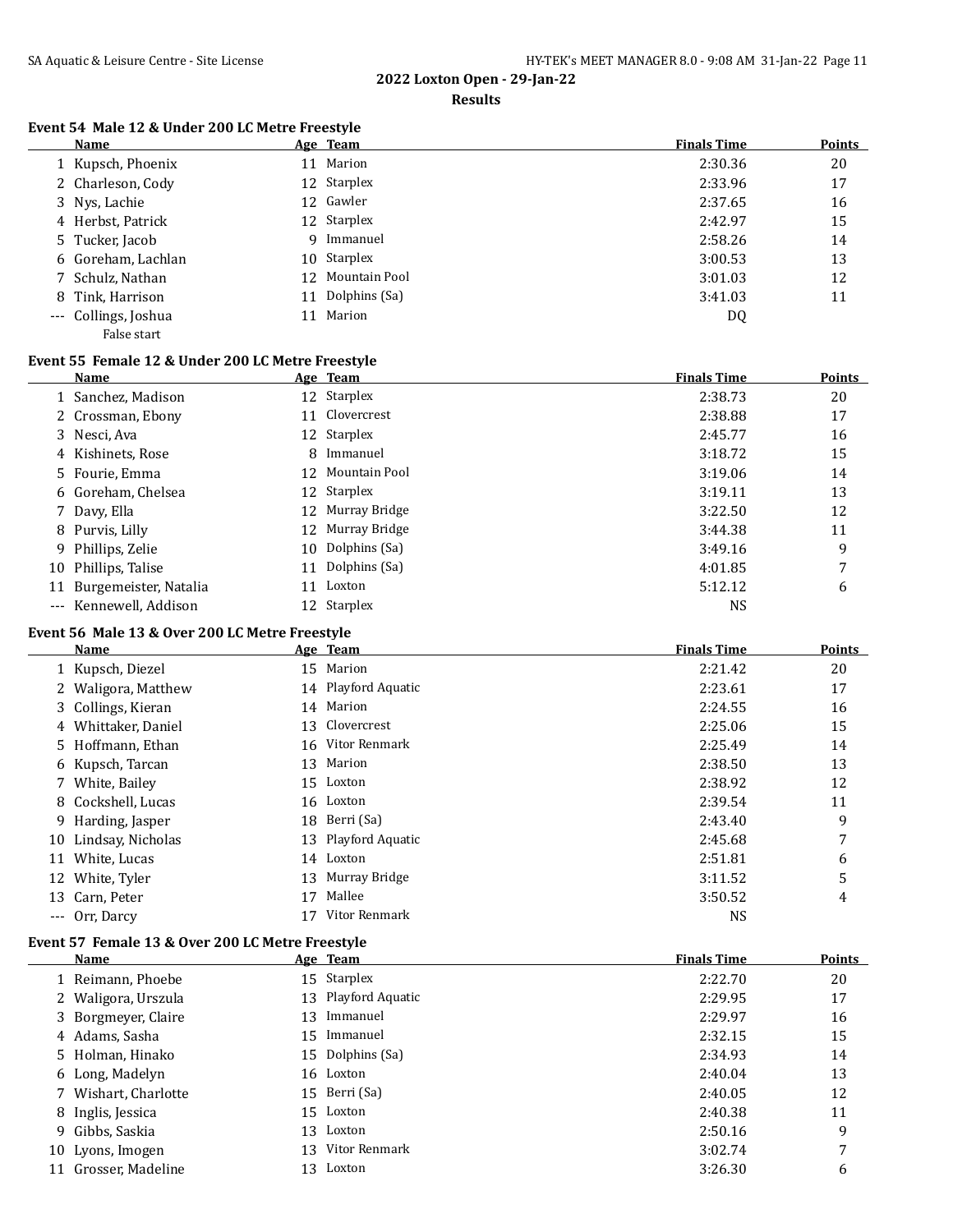|            | (Event 57 Female 13 & Over 200 LC Metre Freestyle)<br>Name |    | Age Team                | <b>Finals Time</b> | <b>Points</b>       |
|------------|------------------------------------------------------------|----|-------------------------|--------------------|---------------------|
|            | 12 Carn, Melissa                                           |    | 19 Mallee               | 3:59.89            | 5                   |
|            | --- Whittaker, Emily                                       |    | 16 Clovercrest          | <b>NS</b>          |                     |
| ---        | Starr, Annabelle                                           |    | 14 Mountain Pool        | <b>NS</b>          |                     |
| $---$      | Roberts, Isabella                                          |    | 13 Murray Bridge        | <b>NS</b>          |                     |
| $\cdots$   | Smith, Keeley                                              |    | 14 Murray Bridge        | <b>SCR</b>         |                     |
|            | Event 61 Female 30 & Over 50 LC Metre Backstroke           |    |                         | <b>Finals Time</b> |                     |
|            | Name<br>1 Hale, Trini                                      |    | Age Team<br>42 Loxton   | 48.76              | <b>Points</b><br>20 |
|            | Event 62 Male 13-14 100 LC Metre Breaststroke              |    |                         |                    |                     |
|            | Name                                                       |    | Age Team                | <b>Finals Time</b> | Points              |
|            | 1 Collings, Kieran                                         |    | 14 Marion               | 1:26.07            | 20                  |
|            | 2 Waligora, Matthew                                        |    | 14 Playford Aquatic     | 1:27.92            | 17                  |
|            | 3 Whittaker, Daniel                                        |    | 13 Clovercrest          | 1:29.66            | 16                  |
| 4          | Kupsch, Tarcan                                             |    | 13 Marion               | 1:32.15            | 15                  |
| 5          | Smith, Jarrad                                              |    | 14 Starplex             | 1:32.38            | 14                  |
| 6          | Sims, Oliver                                               |    | 13 Berri (Sa)           | 1:41.01            | 13                  |
| 7          | Subasinha, Dinith                                          | 13 | Starplex                | 1:42.63            | 12                  |
| 8          | White, Lucas                                               |    | 14 Loxton               | 1:43.12            | 11                  |
|            | 9 White, Tyler                                             |    | 13 Murray Bridge        | 1:45.72            | 9                   |
| 10         | Dickinson, Mitchell                                        |    | 14 Dolphins (Sa)        | 1:49.22            | 7                   |
| 11         | Saplan, Cyle Theosanthy                                    | 13 | Mallee                  | 1:49.71            | 6                   |
|            | 12 Long, William                                           |    | 13 Vitor Renmark        | 2:00.06            | 5                   |
|            | 13 Parrotta, Kelton                                        |    | 13 Berri (Sa)           | 2:03.06            | 4                   |
|            | Event 63 Female 13-14 100 LC Metre Breaststroke            |    |                         |                    |                     |
|            | Name                                                       |    | Age Team                | <b>Finals Time</b> | Points              |
|            | 1 Borgmeyer, Claire                                        |    | 13 Immanuel             | 1:25.41            | 20                  |
|            | 2 Waligora, Urszula                                        |    | 13 Playford Aquatic     | 1:30.70            | 17                  |
| 3          | Schulz, Olivia                                             |    | 14 Mountain Pool        | 1:41.78            | 16                  |
| 4          | Starr, Annabelle                                           |    | 14 Mountain Pool        | 1:44.69            | 15                  |
| 5          | Lyons, Imogen                                              |    | 13 Vitor Renmark        | 1:45.51            | 14                  |
| 6          | Piltz, Addy                                                | 13 | Berri (Sa)              | 2:25.87            | 13                  |
|            | Roberts, Isabella                                          |    | 13 Murray Bridge        | <b>SCR</b>         |                     |
|            | Event 64 Male 15-16 100 LC Metre Breaststroke<br>Name      |    | Age Team                | <b>Finals Time</b> | Points              |
|            | 1 Kupsch, Diezel                                           |    | 15 Marion               | 1:23.36            | 20                  |
|            |                                                            |    | 15 Loxton               |                    |                     |
|            | 2 White, Bailey                                            |    | 16 Loxton               | 1:24.12            | 17                  |
| 3          | Cockshell, Lucas                                           |    | Berri (Sa)              | 1:39.48            | 16                  |
| 4          | Marks, Lachlan                                             | 15 |                         | 1:40.74            | 15                  |
|            | Hoffmann, Ethan                                            | 16 | Vitor Renmark           | <b>NS</b>          |                     |
| $---$      | Herbst, Ethan                                              |    | 15 Starplex             | <b>SCR</b>         |                     |
|            | Event 65 Female 15-16 100 LC Metre Breaststroke<br>Name    |    | Age Team                | <b>Finals Time</b> | <b>Points</b>       |
|            | 1 Reimann, Phoebe                                          |    | 15 Starplex             | 1:25.31            | 20                  |
|            | 2 Whittaker, Emily                                         | 16 | Clovercrest             | 1:28.68            | 17                  |
|            | 3 Adams, Sasha                                             | 15 | Immanuel                | 1:34.87            | 16                  |
| 4          | Folley, Bronte                                             | 15 | Murray Bridge           | 1:38.45            | 15                  |
| 5          | Long, Madelyn                                              | 16 | Loxton                  | 1:38.98            | 14                  |
|            | Holman, Hinako                                             | 15 | Dolphins (Sa)           | 1:40.80            | 13                  |
|            |                                                            |    |                         |                    | 12                  |
| 6          |                                                            |    |                         |                    |                     |
| 7          | Furniss, Jordana                                           | 15 | Loxton                  | 1:40.94            |                     |
| 8<br>$---$ | Inglis, Jessica<br>Piltz, Anise                            | 15 | Loxton<br>15 Berri (Sa) | 1:47.77<br>DQ      | 11                  |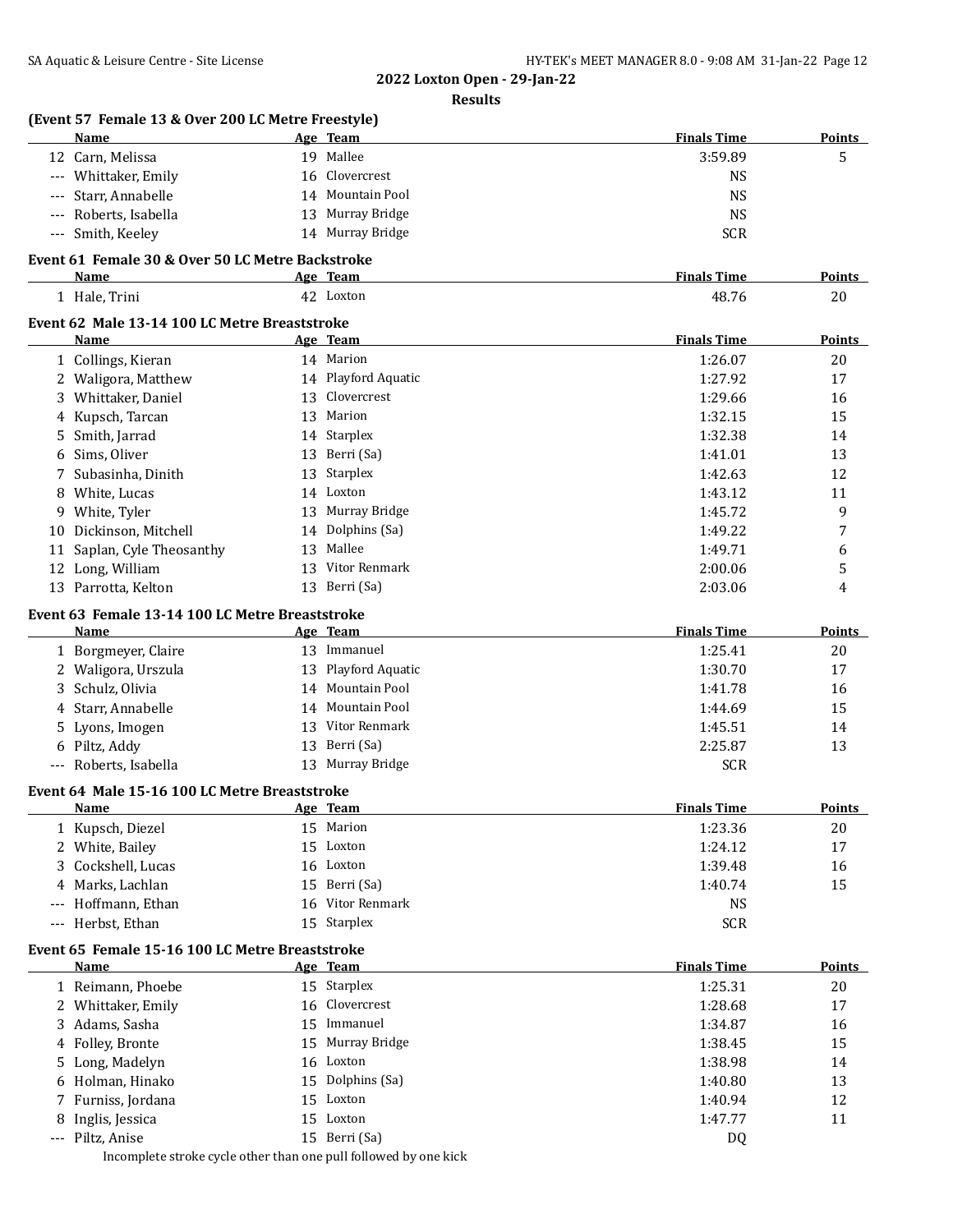| (Event 65 Female 15-16 100 LC Metre Breaststroke)<br>Name | Age Team            | <b>Finals Time</b> | Points        |
|-----------------------------------------------------------|---------------------|--------------------|---------------|
| --- Wright, Chloe                                         | 15 Immanuel         | <b>NS</b>          |               |
| Event 66 Male 17-18 100 LC Metre Breaststroke             |                     |                    |               |
| Name                                                      | Age Team            | <b>Finals Time</b> | <b>Points</b> |
| 1 White, Jordan                                           | 17 Loxton           | 1:27.69            | 20            |
| 2 Harding, Jasper                                         | 18 Berri (Sa)       | 1:35.63            | 17            |
| 3 Harding, Oscar                                          | 18 Berri (Sa)       | 1:38.05            | 16            |
| --- Orr, Darcy                                            | 17 Vitor Renmark    | <b>NS</b>          |               |
|                                                           |                     |                    |               |
| Event 67 Female 17-18 100 LC Metre Breaststroke<br>Name   | Age Team            | <b>Finals Time</b> | <b>Points</b> |
| 1 Raynes, Zoe                                             | 17 Loxton           | 1:41.57            | 20            |
|                                                           |                     |                    |               |
| Event 68 Male 19 & Over 100 LC Metre Breaststroke         |                     |                    |               |
| Name                                                      | Age Team            | <b>Finals Time</b> | Points        |
| --- Spiel, Steven                                         | 33 Unley            | <b>NS</b>          |               |
| Event 69 Female 19 & Over 100 LC Metre Breaststroke       |                     |                    |               |
| Name                                                      | Age Team            | <b>Finals Time</b> | <b>Points</b> |
| 1 Kassebaum, Emily                                        | 20 Berri (Sa)       | 1:56.11            | 20            |
| Event 70 Male 8 & Under 50 LC Metre Backstroke            |                     |                    |               |
| Name                                                      | Age Team            | <b>Finals Time</b> | Points        |
| 1 Hossain, Noah                                           | 7 Clovercrest       | 1:04.68            | 20            |
| 2 Phllips, Emmett                                         | Dolphins (Sa)<br>8  | 1:07.15            | 17            |
| 3 Wyatt, Patrick                                          | Mallee<br>8         | 1:32.34            | 16            |
| 4 Walkington, Noah                                        | 7 Loxton            | 1:38.33            | 15            |
| Event 71 Female 8 & Under 50 LC Metre Backstroke          |                     |                    |               |
| Name                                                      | Age Team            | <b>Finals Time</b> | Points        |
| 1 Kishinets, Rose                                         | 8 Immanuel          | 47.92              | 20            |
| 2 Ioane, Zoe                                              | Clovercrest<br>7    | 59.75              | 17            |
| White, Chloe<br>3                                         | Murray Bridge<br>8  | 1:12.88            | 16            |
| Gray, Zara<br>4                                           | Berri (Sa)<br>7     | 1:16.51            | 15            |
| Parrotta, Clara<br>5.                                     | Berri (Sa)<br>8     | 1:20.68            | 14            |
| Edwards, Sharla<br>6                                      | Loxton<br>8         | 1:25.39            | 13            |
| 7 Dickinson, Molly                                        | Dolphins (Sa)<br>6  | 1:29.35            | 12            |
| --- Sparrow, Mercedes                                     | 6 Loxton            | <b>SCR</b>         |               |
|                                                           |                     |                    |               |
| Event 72 Male 9-10 50 LC Metre Backstroke<br><u>Name</u>  | Age Team            | <b>Finals Time</b> | <b>Points</b> |
| 1 Lewcock, Noah                                           | 10 Barossa          | 46.68              | 20            |
| 2 Tucker, Jacob                                           | 9 Immanuel          | 50.45              | 17            |
| Swincer, Harry<br>3                                       | Barossa<br>9        | 51.63              | 16            |
| Nesci, Zavier<br>4                                        | Starplex<br>9       | 54.01              | 15            |
| Hardwick, Madden<br>5                                     | Vitor Renmark<br>10 | 56.11              | 14            |
| Dickinson, Harry<br>6                                     | Dolphins (Sa)<br>9  | 59.60              | 13            |
| Reimann, Caleb<br>7                                       | Loxton<br>10        | 1:01.94            | 12            |
| Schneider, Bentley<br>8                                   | Dolphins (Sa)<br>9  | 1:03.85            | 11            |
| Dodson, Flynn<br>9                                        | Dolphins (Sa)<br>10 | 1:04.08            | 9             |
| 10 Albanese, Jacob                                        | Vitor Renmark<br>10 | 1:08.53            | 7             |
|                                                           |                     |                    |               |
| Event 73 Female 9-10 50 LC Metre Backstroke               |                     |                    |               |
| Name                                                      | Age Team            | <b>Finals Time</b> | <b>Points</b> |
| 1 White, Sarah                                            | 10 Loxton           | 47.80              | 20            |
| 2<br>Ryan, Tasha                                          | Dolphins (Sa)<br>10 | 50.79              | 17            |
| Ioane, Hakala<br>3                                        | Clovercrest<br>9    | 51.61              | 16            |
| Phillips, Zelie<br>4                                      | Dolphins (Sa)<br>10 | 53.16              | 15            |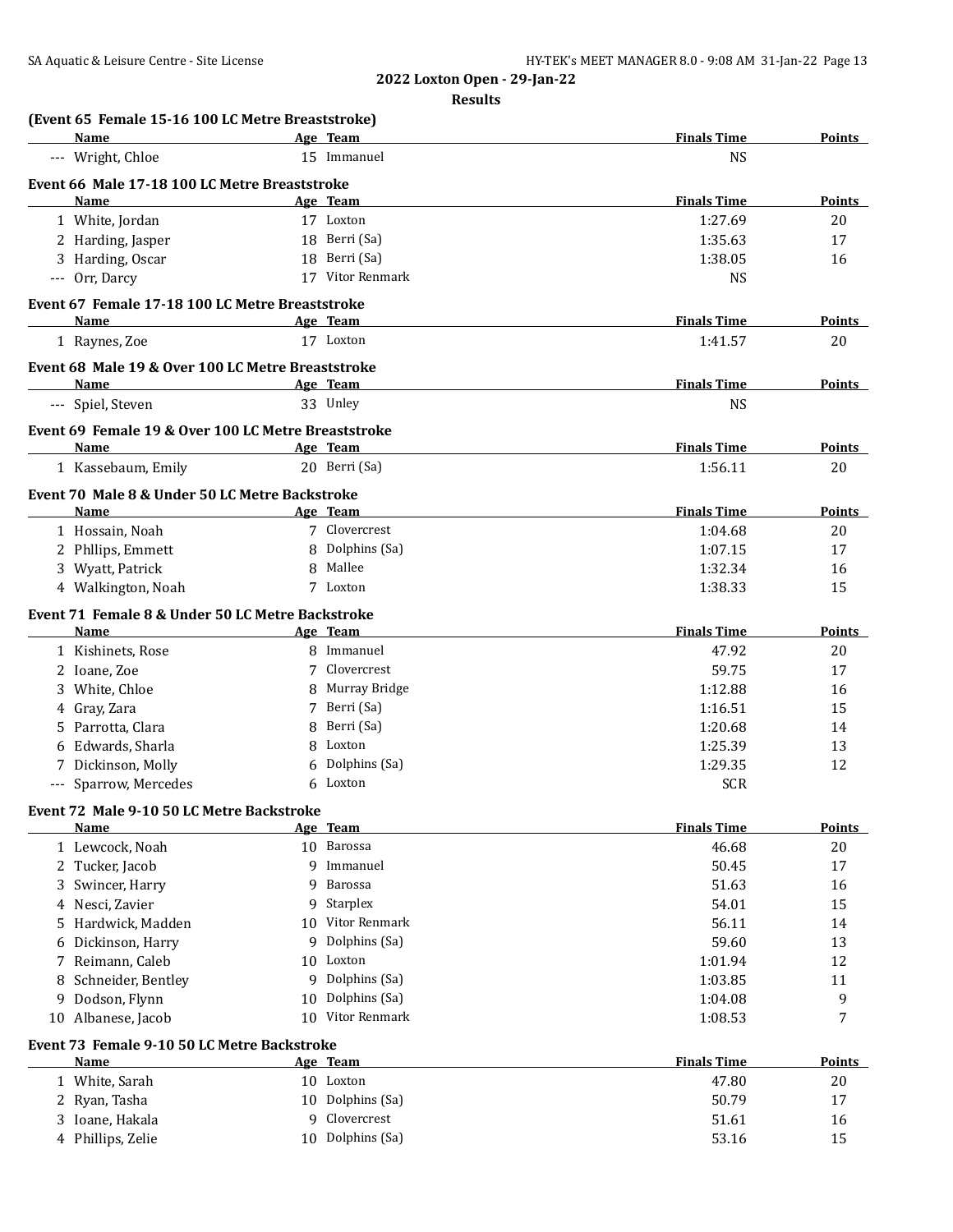#### **Results**

### **(Event 73 Female 9-10 50 LC Metre Backstroke)**

|    | Name                    |    | Age Team         | <b>Finals Time</b> | <b>Points</b> |
|----|-------------------------|----|------------------|--------------------|---------------|
|    | 5 Swart, Lacey          |    | 9 Loxton         | 54.48              | 14            |
|    | 6 Hampel, Mia           |    | 10 Loxton        | 58.44              | 13            |
|    | 7 Ireland, Charlie      |    | 9 Murray Bridge  | 58.81              | 12            |
|    | 8 Skeen, Annabelle      |    | 9 Starplex       | 59.44              | 11            |
|    | 9 Morrison, Danielle    |    | 10 Loxton        | 1:04.35            | 9             |
|    | 10 Millan, Matilda      |    | 10 Murray Bridge | 1:08.41            | 7             |
|    | 11 Burgemeister, Tamsin |    | 10 Loxton        | 1:09.89            | 6             |
|    | 12 Farmer, Bridget      | 10 | Murray Bridge    | 1:11.95            | 5             |
|    | 13 Piltz, Eden          | 10 | Berri (Sa)       | 1:12.37            | 4             |
|    | 14 Tink, Matilda        |    | 9 Dolphins (Sa)  | 1:24.15            | 3             |
| 15 | Walkington, Isla        | 9  | Loxton           | 1:32.86            | C             |

#### **Event 74 Male 11-12 50 LC Metre Backstroke**

|       | Name                |    | Age Team         | <b>Finals Time</b> | <b>Points</b> |
|-------|---------------------|----|------------------|--------------------|---------------|
|       | 1 Kupsch, Phoenix   | 11 | Marion           | 36.72              | 20            |
|       | 2 Riedel, Hugh      | 12 | Vitor Renmark    | 37.34              | 17            |
|       | 3 Charleson, Cody   |    | 12 Starplex      | 40.37              | 16            |
|       | 4 Herbst, Patrick   |    | 12 Starplex      | 44.43              | 15            |
|       | 5 Schulz, Nathan    | 12 | Mountain Pool    | 44.81              | 14            |
|       | 6 Collings, Joshua  | 11 | Marion           | 48.18              | 13            |
|       | 7 Tink, Harrison    |    | 11 Dolphins (Sa) | 48.75              | 12            |
|       | 8 Swincer, Sam      | 12 | Barossa          | 50.62              | 11            |
|       | 9 Gray, Lachlan     |    | 12 Berri (Sa)    | 59.08              | 9             |
| 10    | Milton, Levi        |    | 11 Loxton        | 1:02.47            | 7             |
| 11    | Dodson, Cooper      |    | 12 Dolphins (Sa) | 1:07.49            | 6             |
|       | 12 Cockshell, Eamon |    | 11 Loxton        | 1:12.27            | 5             |
| 13    | Hucks, Tyler        |    | 12 Loxton        | 1:17.75            | 4             |
| $---$ | Marks, Dillon       |    | 12 Berri (Sa)    | DQ                 |               |
|       | False start         |    |                  |                    |               |

#### **Event 75 Female 11-12 50 LC Metre Backstroke**

|                     | <b>Name</b>                                 | <u>Age</u> | <b>Team</b>         | <b>Finals Time</b> | Points |
|---------------------|---------------------------------------------|------------|---------------------|--------------------|--------|
|                     | 1 Nesci, Ava                                | 12         | Starplex            | 39.60              | 20     |
| 2                   | White, Courtney                             | 12         | Loxton              | 42.53              | 17     |
| 3                   | Fourie, Emma                                | 12         | Mountain Pool       | 44.26              | 16     |
| 4                   | Kennewell, Addison                          | 12         | <b>Starplex</b>     | 45.05              | 15     |
| 5.                  | Nesci, Ocea                                 | 11         | Starplex            | 45.26              | 14     |
| 6                   | Ireland, Ella                               | 12         | Murray Bridge       | 46.17              | 13     |
|                     | Schellen, Kaylee                            | 12         | Murray Bridge       | 46.44              | 12     |
| 8                   | Foster, Alyshia                             | 11         | Great Southern (Sa) | 46.81              | 11     |
| 9                   | Davy, Ella                                  | 12         | Murray Bridge       | 49.53              | 9      |
| 10                  | Saplan, Chloe Althea                        | 12         | Mallee              | 52.27              | 7      |
| 11                  | Long, Emmanuelle                            | 11         | Loxton              | 53.17              | 6      |
| 12                  | Skeen, Sophie                               | 11         | Starplex            | 54.55              | 5      |
| 13                  | Purvis, Lilly                               | 12         | Murray Bridge       | 56.78              | 4      |
| 14                  | Bressington, Alexandra                      | 11         | Mallee              | 58.22              | 3      |
| 15                  | Parrotta, Lalaine                           | 11         | Berri (Sa)          | 59.68              | 2      |
| 16                  | Hucks, Chloe                                | 12         | Loxton              | 1:00.82            | 1      |
| 17                  | Burgemeister, Natalia                       | 11         | Loxton              | 1:10.24            |        |
| 18                  | Stevens, Summer                             | 11         | Vitor Renmark       | 1:11.28            |        |
| 19                  | Hampel, Hannah                              | 11         | Loxton              | 1:13.12            |        |
| $\qquad \qquad - -$ | Tzanavaras, Yianna                          | 12         | Vitor Renmark       | <b>NS</b>          |        |
|                     | Event 76 Male 13-14 100 LC Metre Backstroke |            |                     |                    |        |
|                     | Name                                        |            | Age Team            | <b>Finals Time</b> | Points |
|                     | 1 Waligora, Matthew                         |            | 14 Playford Aquatic | 1:18.99            | 20     |